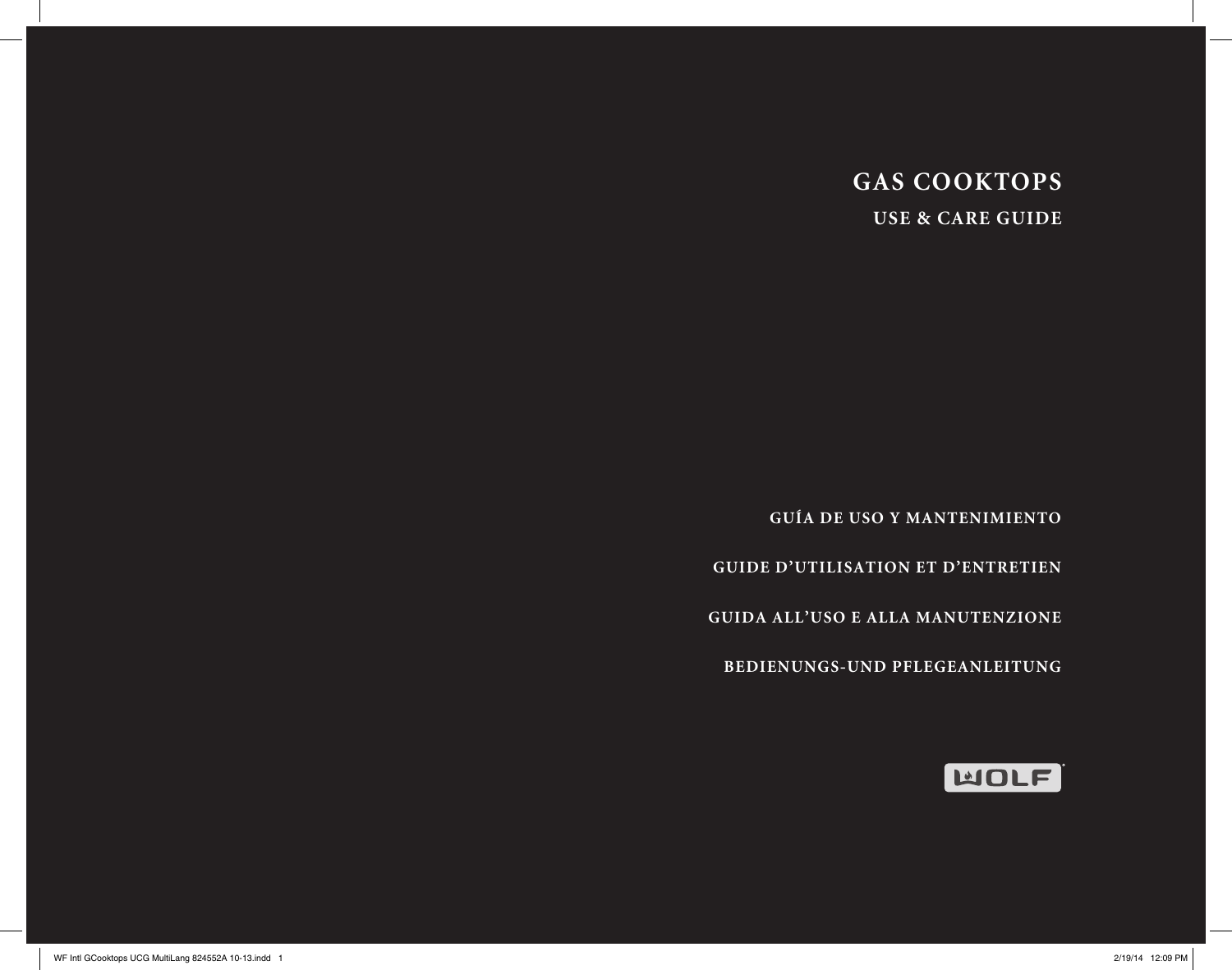#### GAS COOKTOPS

#### **Contents**

- 3 Safety Precautions
- 4 Gas Cooktop Features
- 4 Cooktop Operation
- 5 Care Recommendations
- 5 Troubleshooting
- 5 Wolf Warranty

#### Customer Care

The model and serial number are printed on the enclosed product registration card. Both numbers are also listed on the product rating plate. Refer to page 4 for rating plate location. For warranty purposes, you will also need the date of installation and name of your authorized Wolf dealer. Record this information below for future reference.

| <b>SERVICE INFORMATION</b> |
|----------------------------|
| Model Number               |
| Serial Number              |
| Date of Installation       |
| Certified Service Name     |
| Certified Service Number   |
| <b>Authorized Dealer</b>   |
| Dealer Number              |
|                            |

#### Important Note

To ensure this product is installed and operated as safely and efficiently as possible, take note of the following types of highlighted information throughout this guide:

IMPORTANT NOTE highlights information that is especially important.

CAUTION indicates a situation where minor injury or product damage may occur if instructions are not followed.

WARNING states a hazard that may cause serious injury or death if precautions are not followed.

2 | English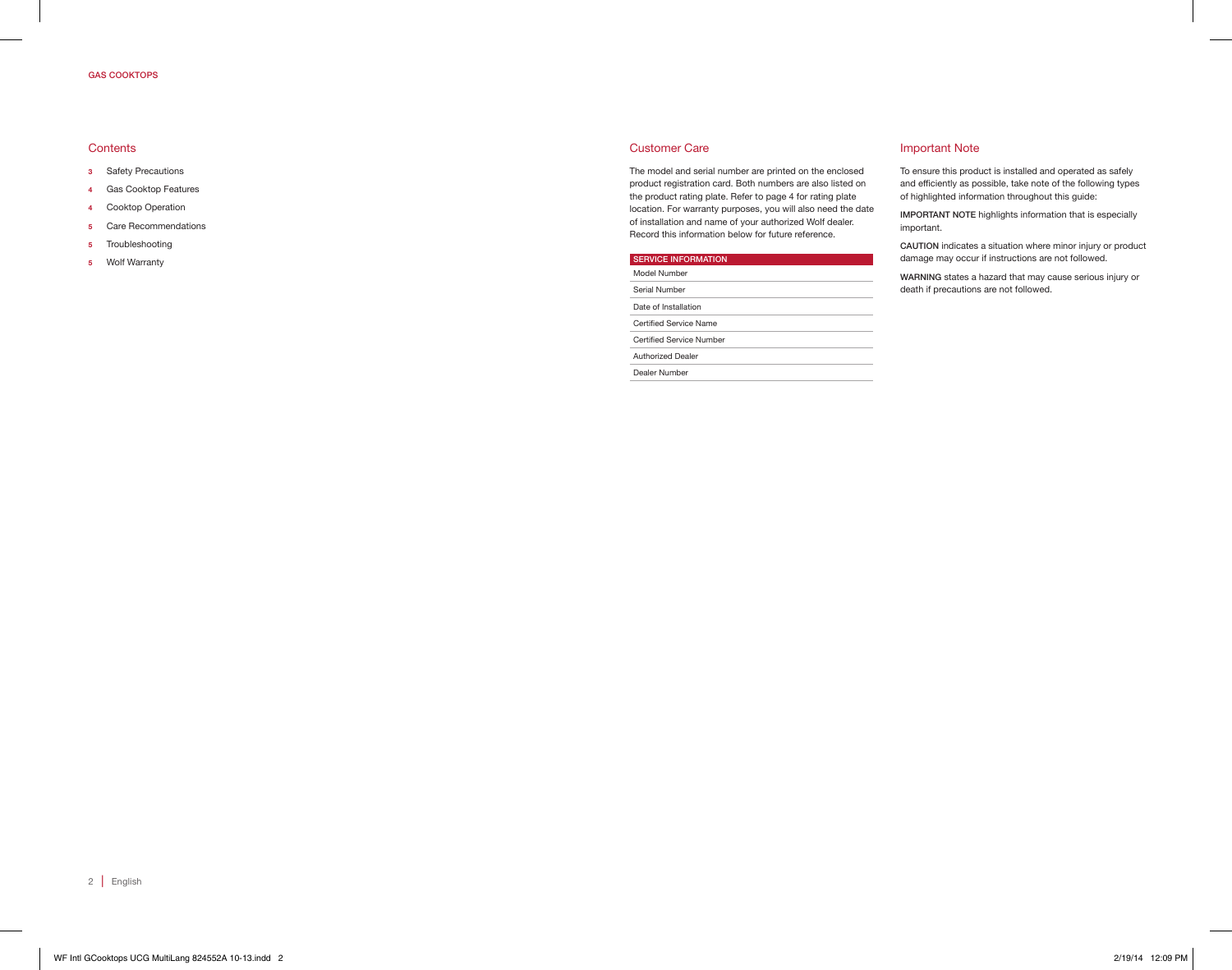## IMPORTANT INSTRUCTIONS

#### **AWARNING**

If the information in this guide is not followed exactly, a fire or explosion may result, causing property damage, personal injury or death.

Do not store or use gasoline or other flammable vapors and liquids in the vicinity of this or any other appliance.

#### WHAT TO DO IF YOU SMELL GAS:

- Do not try to light any appliance.
- Do not touch any electrical switch.
- Do not use any phone in your building.
- Immediately call your gas supplier from a neighbor's phone. Follow the gas supplier's instructions.
- If you cannot reach your gas supplier, call the fire department.

This appliance must be properly installed and serviced by a qualified installer, service agency or gas supplier and grounded by a qualified technician.

#### GENERAL SAFETY PRECAUTIONS

- Read this guide carefully before using this appliance to reduce risk of fire, electric shock or injury.
- Before performing service, shut off gas supply by closing the gas shut-off valve and shut off electricity to this appliance.
- Keep appliance area clear and free from combustible material.
- The use of a gas cooking appliance results in the production of heat and moisture in the room in which it is installed. Ensure that the kitchen is well ventilated; keep natural ventilation holes open or install a mechanical ventilation device (mechanical extractor hood).
- Prolonged intensive use of the appliance may call for additional ventilation, for example opening of a window, or more effective ventilation, for example increasing the level of mechanical ventilation where present.
- This appliance can be used by children aged from 8 years and above and persons with reduced physical, sensory or mental capabilities or lack of experience and knowledge if they have been given supervision or instruction concerning use of the appliance in a safe way and understand the hazards involved. Children shall not play with the appliance. Cleaning and user maintenance shall not be made by children without supervision.
- For safety when cooking, set burner controls so flame does not extend beyond the bottom of pan.
- Wear proper apparel. Loose-fitting or hanging garments should never be worn while using this appliance.
- Use extreme caution when moving a grease kettle or disposing of hot grease.
- Always use dry pot holders when removing pans from this appliance. Wet or damp pot holders can cause steam burns. Do not use a towel or bulky cloth in place of pot holders.
- Clean only those parts listed in this guide.
- Do not repair or replace any part of this appliance unless specifically recommended in literature accompanying this appliance.
- Do not obstruct the flow of air to ensure proper combustion and ventilation.
- Do not use aluminum foil to line any part of this appliance.
- Never use this appliance to warm or heat the room.
- When using this appliance, do not touch grates, burner caps, burner bases or any other parts in proximity to the flame. These components may be hot enough to cause burns.
- Do not leave children alone or unattended in the area where this appliance is in use. Never allow children to sit or stand on the appliance.
- Do not store items of interest to children above or at the back of this appliance, as they could climb on the appliance to reach items and be injured.
- Do not use water on grease fires. Smother the flame or use a dry chemical or foam-type extinguisher.
- Never leave this appliance unattended when in use. Boilovers and greasy spills may smoke or ignite.
- Do not heat unopened food containers, such as baby food jars and cans. Pressure build-up may cause the container to burst and cause injury.
- Do not store flammable materials near burners or let grease or other flammable substances accumulate on this appliance.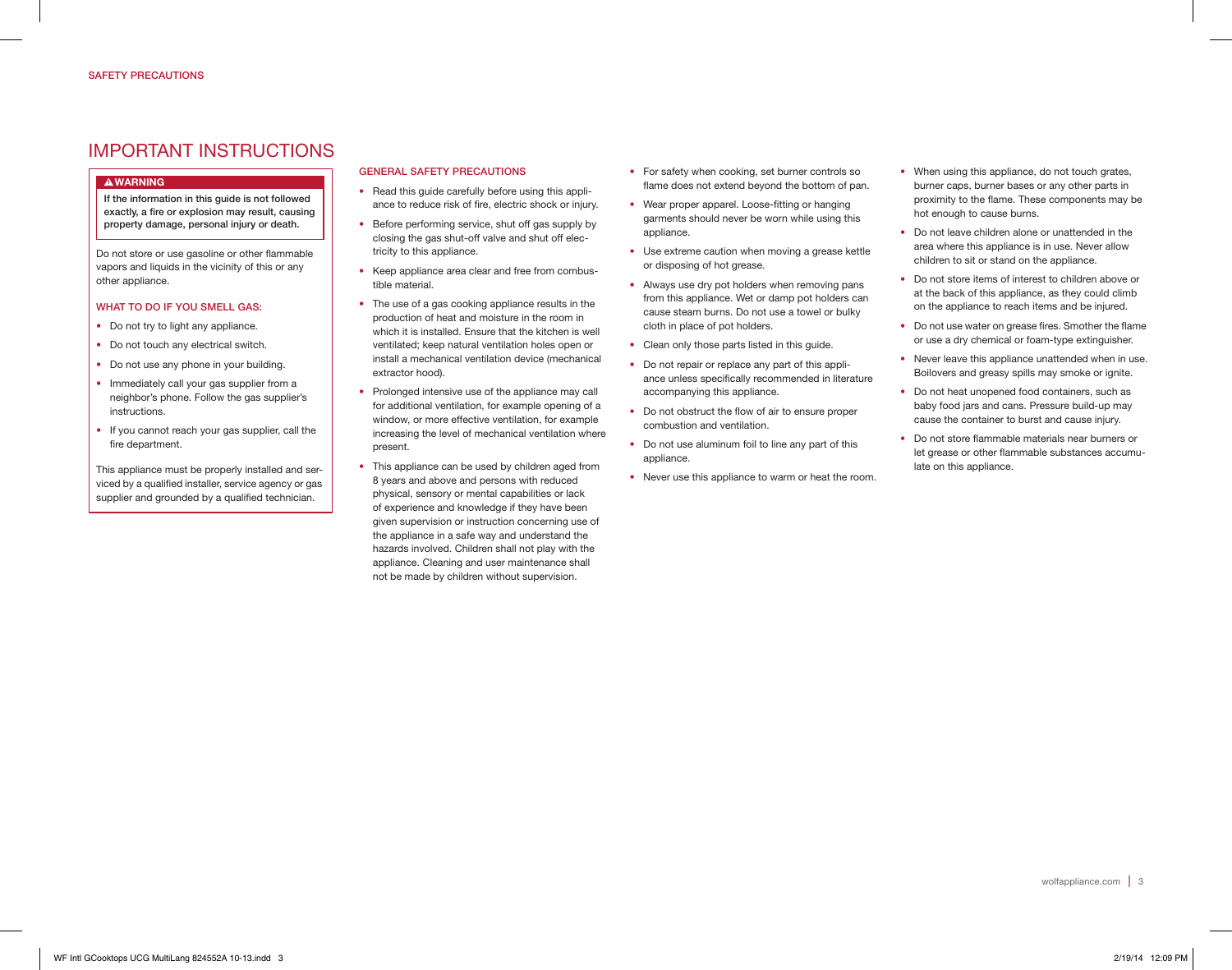#### GAS COOKTOP FEATURES

#### COOKTOP OPERATION

#### Gas Cooktop Features

| <b>FEATURE</b> |                                          |  |
|----------------|------------------------------------------|--|
|                | Product Rating Plate (bottom of cooktop) |  |
| 2              | Control Knob                             |  |
| з              | Surface Burner (large)                   |  |
| 4              | <b>Burner Grate</b>                      |  |
| 5              | <b>Burner Pan</b>                        |  |

| kW                               |
|----------------------------------|
| <b>HIGH</b><br>5.3<br>3.5<br>2.7 |
| <b>HIGH</b><br>5.3<br>3.5<br>2.7 |
|                                  |

#### Getting Started

We know you are eager to start cooking, but before you do, please take some time to read this use & care guide. Whether you are an occasional cook or an expert chef, it will be to your benefit to familiarize yourself with the safety practices, features, operation and care recommendations of your Wolf gas cooktop.

- To ensure all residual oil from the manufacturing process has been removed, clean the cooktop thoroughly with hot water and a mild detergent prior to use. Rinse and dry with a soft cloth. Refer to care recommendations on page 5.
- Verify surface burner components are assembled correctly.

## **Sabbath**

This appliance is certified by Star-K to meet strict religious regulations in conjunction with specific instructions found on www.star-k.org.

#### Cooktop Operation

#### SURFACE BURNERS

To light a burner, push and turn the corresponding control knob counterclockwise to  $\circledast$ . The igniter will begin to click until burner is lit. Once lit, continue to turn knob counterclockwise to desired setting. Each burner is designed with electronic re-ignition which reignites the burner if accidentally extinguished.

To select a simmer setting, turn control knob to the detent at the lowest setting. Push and continue to turn counterclockwise. The flame will transition to the second tier on the burner cap. Continue to turn knob to desired simmer setting.

#### **A CAUTION**

Never leave pans on a high setting unattended. Be careful when cooking food in fat or grease; it can become hot enough to ignite.

#### A CAUTION

Do not use pans that extend beyond the cooktop frame. Heat may be trapped beneath the pan causing damage.

#### CONTROL KNOBS

For 914 mm models, the control knobs are positioned to corresponded with the surface burners they regulate. For 762 mm models, a diagram above each knob indicates which surface burner it regulates.



762 mm Gas Cooktop (model ICBCG304T/S).



914 mm Gas Cooktop (model ICBCG365P/S).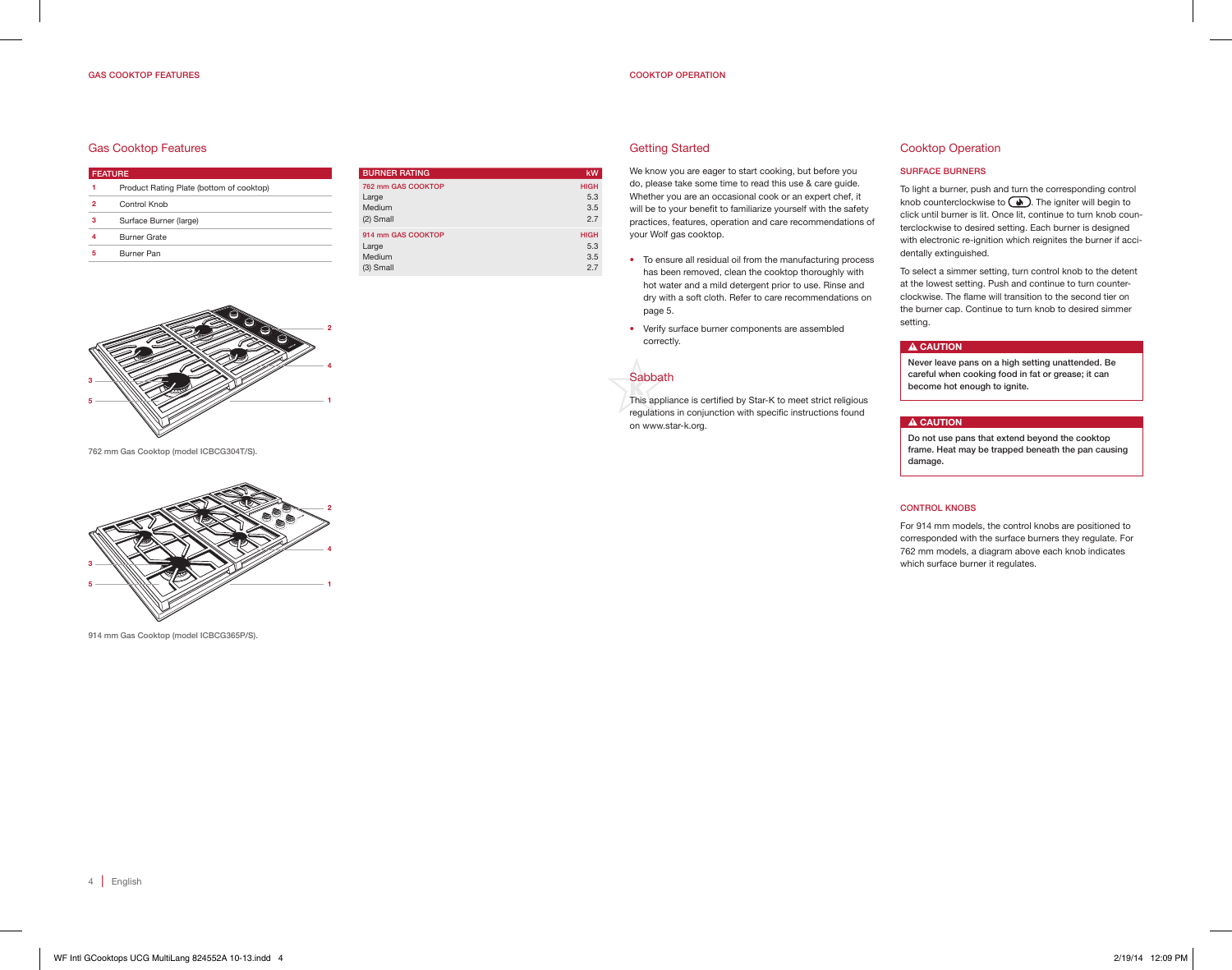#### CARE RECOMMENDATIONS

#### Care Recommendations

| <b>CLEANING</b>      |                                                                                                                                                                                                                                                                               |
|----------------------|-------------------------------------------------------------------------------------------------------------------------------------------------------------------------------------------------------------------------------------------------------------------------------|
| Stainless steel      | Use a nonabrasive stainless steel cleaner<br>and apply with a soft lint-free cloth. To<br>bring out the natural luster, lightly wipe<br>surface with a water-dampened microfiber<br>cloth followed by a dry polishing chamois.<br>Always follow the grain of stainless steel. |
| <b>Burner</b> grates | Remove and place on a flat surface near<br>the sink. Clean with hot water and mild<br>detergent or paste of baking soda and<br>water. Do not immerse in water. Towel dry.                                                                                                     |
| Surface burners      | Allow to cool. Use mild detergent or spray<br>degreaser to clean. Rinse with water and<br>towel dry.                                                                                                                                                                          |
| Control knobs        | Using a damp cloth, wipe with mild deter-<br>gent or spray degreaser; rinse and dry. Do<br>not place in dishwasher.                                                                                                                                                           |

## **Troubleshooting**

## OPERATION

Cooktop does not operate.

- Verify power is on.
- Verify electrical power to unit and home circuit breaker is on.

#### Erratic flame, poor ignition or no ignition.

- Verify burner caps are positioned properly.
- Clean burner and igniter properly.
- If water spilled over recently, let area dry completely. Use hair dryer, if desired.
- If burner cap secures to burner head, verify it is tightly fastened.
- Push in knob, then release. Verify knob springs back.

#### **SERVICE**

- Maintain the quality built into your product by contacting Wolf factory certified service.
- When contacting service, you will need the model and serial number of your product. Both numbers are listed on the product rating plate. Refer to page 4 for rating plate location.
- For warranty purposes, you will also need the date of installation and name of your authorized Wolf dealer. This information should be recorded on page 2 of this guide.

#### Wolf Products Limited Warranty

INTERNATIONAL PRODUCTS FOR RESIDENTIAL USE ONLY

#### FULL TWO YEAR WARRANTY

For two years from the date of original installation, your Wolf Appliance product warranty covers all parts and labor to repair or replace, under normal residential use, any part of the product that proves to be defective in materials or workmanship. All service provided by Wolf Appliance under the above warranty must be performed by Wolf factory certified service, unless otherwise specified by Wolf Appliance, Inc. Service will be provided during normal business hours.

#### LIMITED THIRD THROUGH FIFTH YEAR WARRANTY

For five years from the date of original installation, Wolf Appliance will repair or replace the following parts that prove to be defective in materials or workmanship: gas burners (excluding appearance), electric heating elements, blower motors (ventilation hoods), electronic control boards, magnetron tubes and induction generators. The part(s) will be repaired or replaced, free of charge, with the owner paying for all other costs including labor. All service provided by Wolf Appliance under the above warranty must be performed by Wolf factory certified service, unless otherwise specified by Wolf Appliance, Inc. Service will be provided during normal business hours.



Wolf, Wolf & Design, Wolf Gourmet, W & Design and the color red as applied to knobs are registered trademarks and service marks of Wolf Appliance, Inc. Sub-Zero, Sub-Zero &<br>Design, Dual Refrigeration, Constant Care, The Li of Sub-Zero, Inc. (collectively, the "Company Marks.") All other trademarks or registered trademarks are property of their respective owners in the United States and other countries.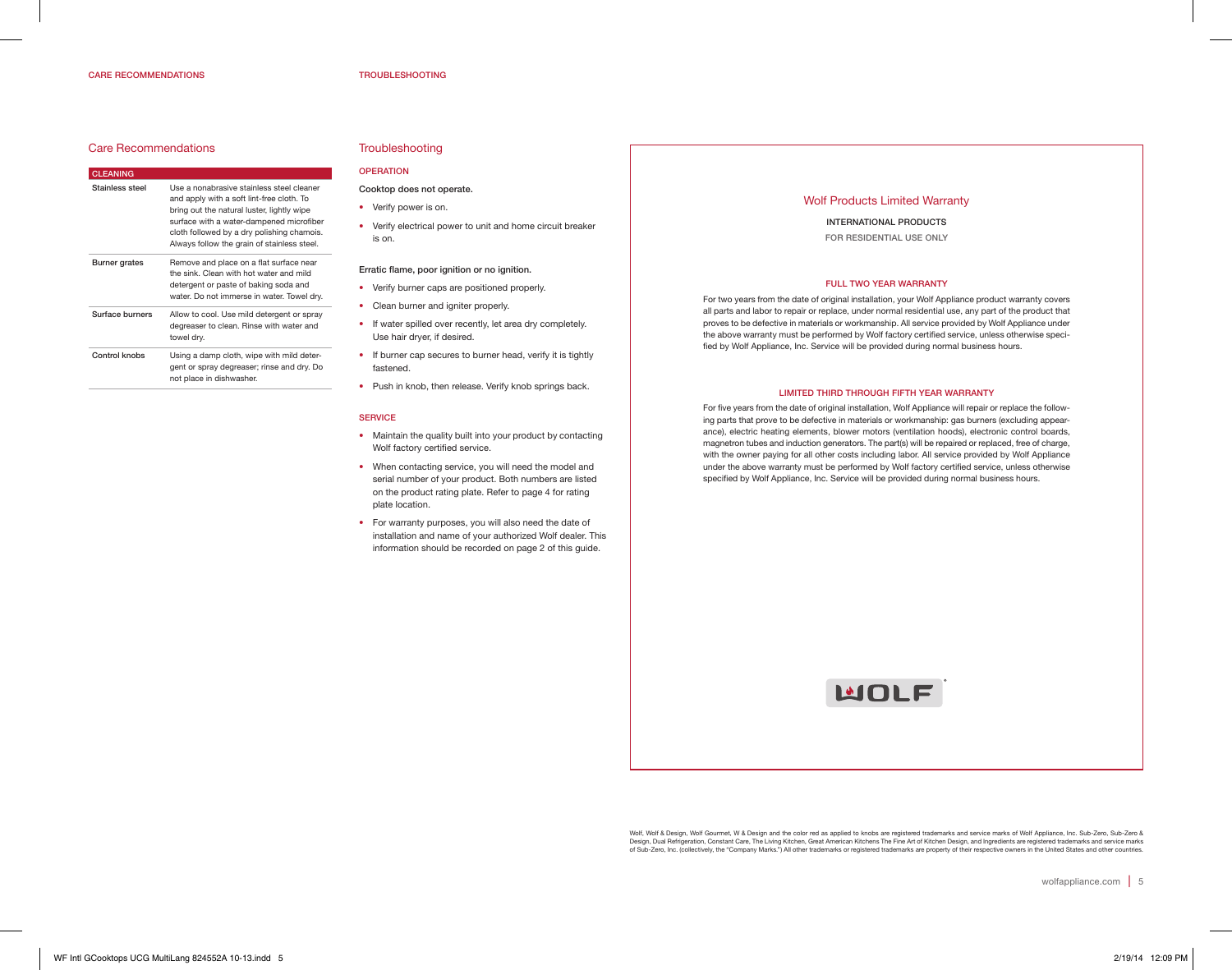#### PLACAS DE GAS

#### Contenido

- 3 Precauciones de seguridad
- 4 Características de las placas de gas
- 4 Funcionamiento de la placa
- 5 Recomendaciones de mantenimiento
- 5 Localización y solución de problemas
- 5 Garantía Wolf

#### Atención al cliente

El modelo y el número de serie están impresos en la tarjeta de registro del producto que se adjunta. Esta información también se muestra en la placa de datos del producto. Consulte la página 4 para observar la ubicación de la placa de datos. Para cuestiones relacionadas con la garantía, también necesita saber la fecha de instalación y el nombre de su distribuidor autorizado de Wolf. Guarde la siguiente información para tenerla como referencia en el futuro.

## INFORMACIÓN SOBRE EL MANTENIMIENTO

| Referencia del modelo                                 |  |
|-------------------------------------------------------|--|
| Número de serie                                       |  |
| Fecha de instalación                                  |  |
| Nombre del servicio certificado                       |  |
| Número del servicio de asistencia técnica certificado |  |
| Distribuidor autorizado                               |  |
| Número del distribuidor                               |  |
|                                                       |  |

#### Nota importante:

Para garantizar que este producto se instala y funciona de la forma más eficaz y segura posible, tenga en cuenta la información que se destaca en esta guía:

Cuando aparece NOTA IMPORTANTE, se resalta información que resulta especialmente importante.

PRECAUCIÓN indica una situación en la que se pueden sufrir heridas leves o provocar daños al producto si no se siguen las instrucciones.

AVISO indica el peligro de que se produzcan heridas graves o incluso la muerte si no se respetan las precauciones.

2 | Español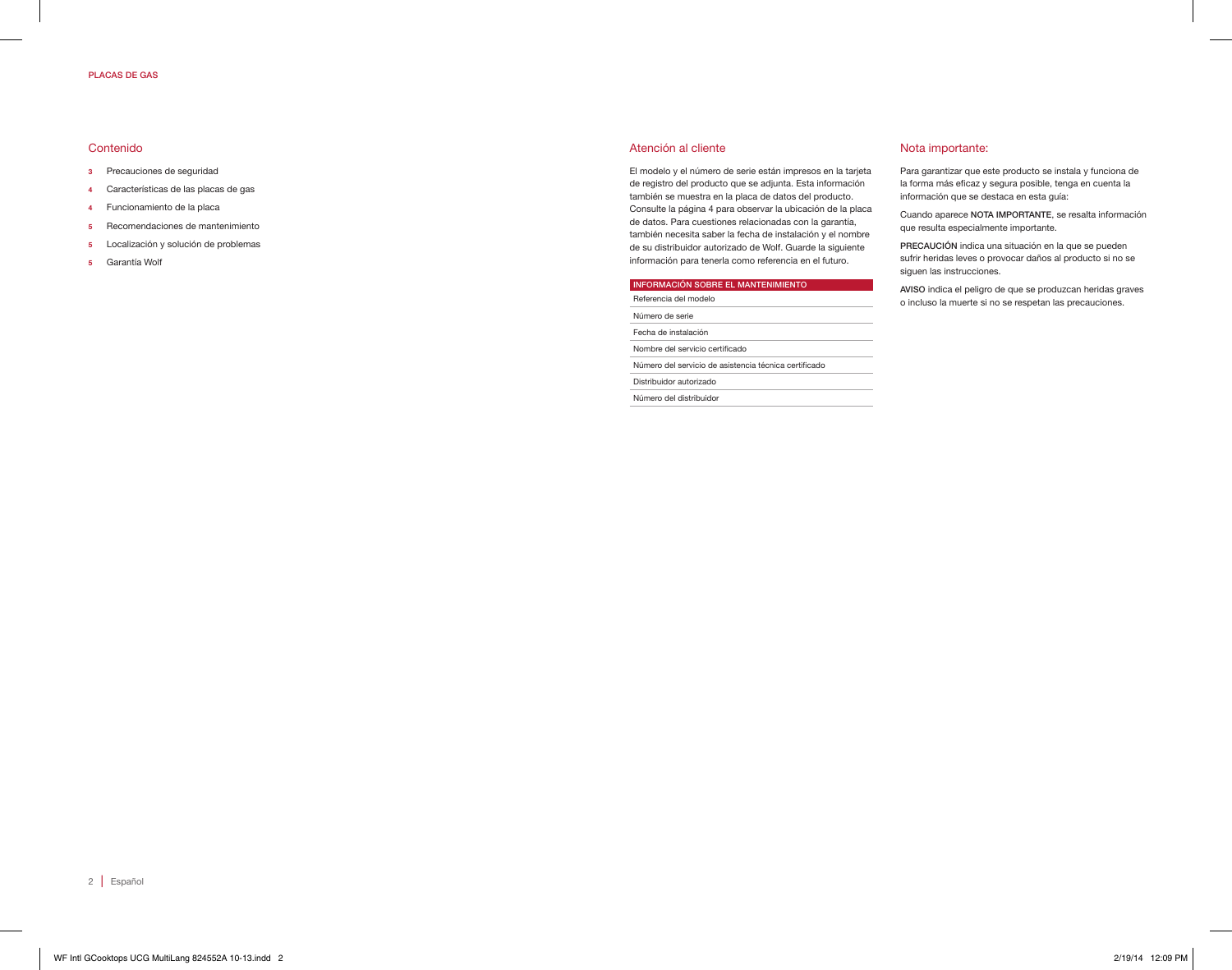## **INSTRUCCIONES** IMPORTANTES

## **A AVISO**

Si no sigue exactamente las instrucciones que se proporcionan en esta guía, es posible que se produzca un incendio o una explosión que puede provocar daños en la propiedad, heridas graves o incluso la muerte.

No almacene ni utilice gasolina ni otros vapores ni líquidos inflamables cerca de éste o de otros aparatos.

## QUÉ SE DEBE HACER SI HUELE A GAS:

- No encienda ningún aparato.
- No toque ningún interruptor eléctrico.
- No utilice ningún teléfono dentro del edificio.
- Llame inmediatamente a su proveedor de gas desde el teléfono de un vecino. Siga las instrucciones que le proporcione el proveedor de gas.
- Si no le es posible ponerse en contacto con el proveedor de gas, llame a los bomberos.

La instalación y el mantenimiento de este aparato deben ser realizados por un instalador cualificado, un centro de asistencia técnica o el proveedor de gas, y su conexión a tierra debe ser realizada por un técnico certificado.

## PRECAUCIONES GENERALES DE SEGURIDAD

- Lea atentamente esta guía antes de utilizar este aparato para reducir el riesgo de incendio, descarga eléctrica o daños.
- Antes de llevar a cabo cualquier tarea de mantenimiento, corte el suministro de gas al cerrar la válvula de cierre y, a continuación, desconecte el aparato de la alimentación eléctrica.
- Mantenga el área del aparato despejada y procure no tener materiales combustibles cerca.
- La utilización de un aparato de cocción de gas produce calor y vaho en la habitación en la que está instalado. Asegúrese de que la cocina está bien ventilada; mantenga despejados los agujeros de ventilación natural o instale un dispositivo de ventilación mecánico (campana extractora mecánica).
- Si utiliza mucho el aparato y de manera prolongada, es posible que necesite ventilación adicional, por ejemplo, puede abrir una ventana, o si desea que la ventilación sea más eficaz, aumente el nivel de la ventilación mecánica, si dispone de ella.
- Este aparato puede ser utilizado por niños de más de 8 años y personas con sus capacidades físicas, sensoriales o mentales reducidas, o con falta de experiencia y conocimientos, siempre que estén supervisados o les hayan enseñado cómo utilizar el aparato de forma segura y comprendan los peligros que supone. Los niños no deben jugar con el aparato. Los niños no pueden realizar las tareas de limpieza y mantenimiento sin supervisión.
- Para cocinar con seguridad, ajuste los controles del quemador para que la llama no se extienda por la parte superior del recipiente.
- Lleve ropa adecuada. No lleve nunca prendas sueltas u holgadas mientras esté utilizando este aparato.
- Tenga especial cuidado cuando mueva un colector de grasa o deseche grasa caliente.
- Utilice siempre elementos aislantes secos para retirar las cazuelas de este aparato. Si los elementos aislantes están húmedos o mojados pueden producirle quemaduras por vapor. No utilice un paño de cocina o un paño acolchado en lugar de un elemento aislante.
- Limpie solo las piezas que se especifican en esta guía.
- No repare ni cambie ninguna pieza de este aparato a menos que esto se recomiende específicamente en los documentos que se proporcionan con este aparato.
- No obstruya el flujo de aire para garantizar una adecuada combustión y ventilación.
- No utilice papel de aluminio para forrar ninguna parte de este aparato.
- No utilice nunca este aparato para calentar la habitación.
- Cuando esté utilizando este aparato, no toque las rejillas, los cabezales del quemador, las bases del quemador ni otras partes que estén cerca de la llama. Estos componentes pueden estar calientes y podrían causar quemaduras.
- No debe dejar a los niños solos o desatendidos en el área en la que se esté utilizando este aparato. No permita que los niños se sienten o estén de pie sobre la placa.
- No almacene artículos que puedan gustar a los niños encima o detrás de este aparato, ya que podrían saltar sobre ella para alcanzarlos y resultar heridos.
- No utilice agua para apagar los incendios producidos por grasa. Baje la llama o utilice un agente químico seco o un extintor de espuma.
- No deje nunca el aparato desatendido cuando esté encendido. Los derrames y las salpicaduras de grasa pueden producir humo o incendiarse.
- No caliente recipientes con alimentos que estén cerrados, por ejemplo, envases de comida para bebés o latas. La formación de presión puede hacer que el recipiente explote y causar heridas personales.
- No almacene materiales inflamables cerca de los quemadores ni deje que la grasa u otras sustancias se acumulen en este aparato.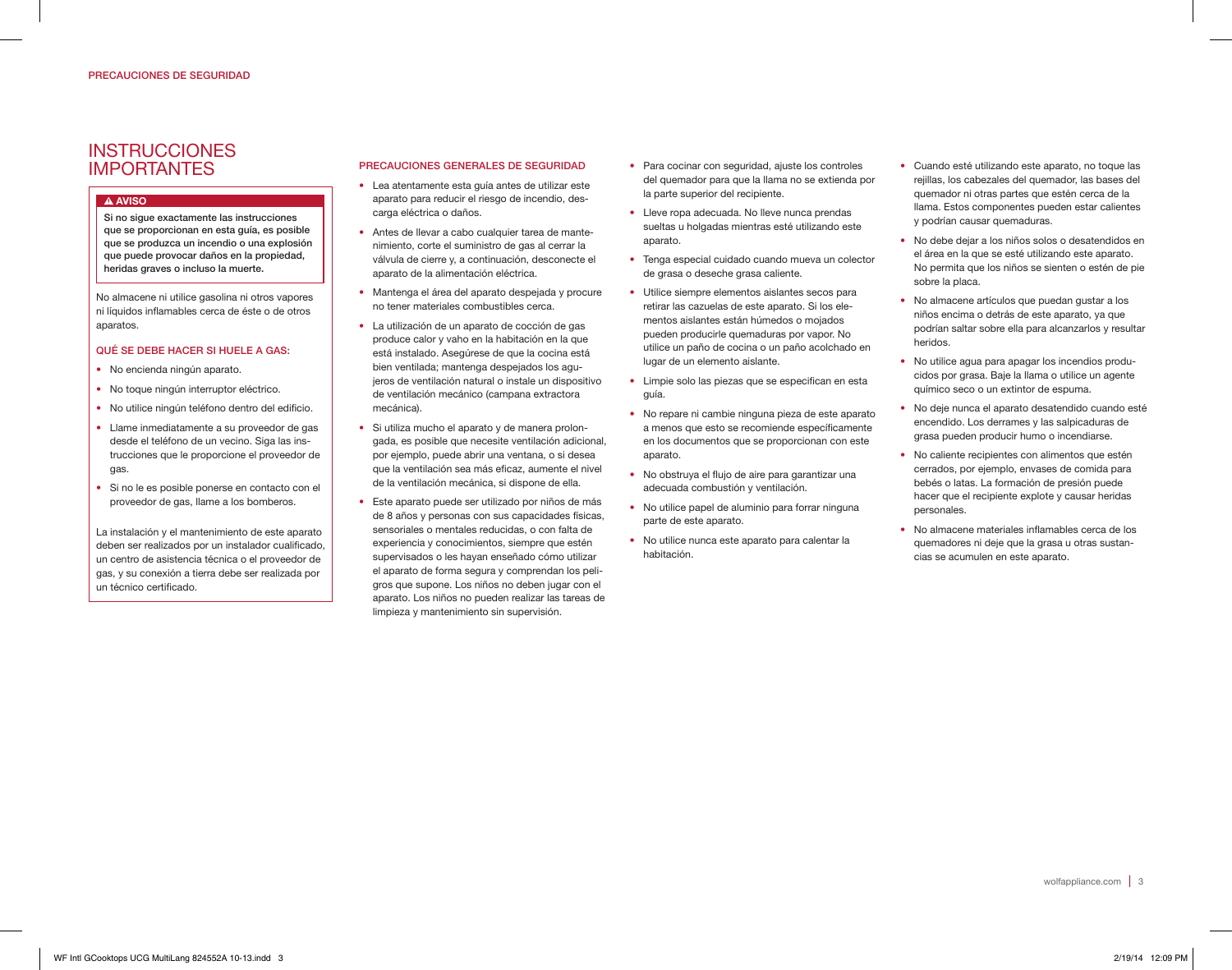#### FUNCIONAMIENTO DE LA PLACA

#### Características de la placa de gas

| <b>CARACTERÍSTICA</b>                                          | POTENCIA DEL QUEMADOR  | kW          |
|----------------------------------------------------------------|------------------------|-------------|
| Placa de datos del producto (en la parte inferior de la placa) | PLACA DE GAS de 762 mm | <b>ALTO</b> |
| Mando de control<br>$\overline{2}$                             | Grande<br>Medio        | 5.3<br>3.5  |
| Quemador de superficie (grande)<br>з                           | (2) Pequeño            | 2.7         |
| 4<br>Rejilla del quemador                                      | PLACA DE GAS de 914 mm | <b>ALTO</b> |
| 5.<br>Superficie del quemador                                  | Grande<br>Medio        | 5,3<br>3.5  |
|                                                                | (3) Pequeño            | 2.7         |



#### Primeros pasos

Sabemos que está deseando empezar a cocinar, pero, antes de hacerlo, debe leer esta guía de uso y mantenimiento. Tanto si es un cocinero ocasional como si es un chef experto, le resultará útil familiarizarse con las prácticas de seguridad, las características, el funcionamiento y las recomendaciones de mantenimiento de la placa de gas de Wolf.

- Para garantizar que no queda ningún resto de grasa del proceso de fabricación, limpie minuciosamente la placa con agua caliente y un detergente suave antes de su uso. Aclárela y séquela con un paño suave. Consulte la sección Recomendaciones de mantenimiento en la página 5.
- Compruebe que los componentes del quemador de superficie están montados correctamente.



Este aparato lleva el certificado Star-K que indica que cumple rigurosas normas e instrucciones específicas que aparecen en la página www.star-k.org.

#### Funcionamiento de la placa

#### QUEMADORES DE SUPERFICIE

Para encender el quemador, oprima el mando y gírelo en el sentido contrario al de las agujas del reloj hasta la posición . El encendedor empezará a hacer clic hasta que se encienda el quemador. Una vez encendido, siga girando el mando en sentido contrario a las agujas del reloj hasta el ajuste deseado. Cada quemador está diseñado con un encendido electrónico que vuelve a encender el quemador si este se apaga accidentalmente.

Para seleccionar el fuego lento, gire el mando hasta llegar a la configuración más baja. Púlselo y siga girando en el sentido contrario a las agujas del reloj. La llama pasará al segundo nivel en la cabeza del quemador. Siga girando el mando hasta alcanzar el fuego deseado.

#### A PRECAUCIÓN

No deje nunca las cacerolas desatendidas en la posición de fuego alto. Tenga cuidado cuando cocina con grasa o manteca, pues puede bastar para provocar un incendio.

#### A PRECAUCIÓN

No utilice cacerolas que superen el marco de la placa. El calor puede quedar atrapado debajo de la cacerola y causar daños.

#### MANDOS

Para los modelos de 914 mm, los mandos están colocados para que coincidan con los quemadores de la superficie de cocción que regulan. Par los modelos de 762 mm, un diagrama sobre cada mando indica el quemador de superficie que regula.



Placa de gas de 762 mm (modelo ICBCG304T/S).



Placa de gas de 914 mm (modelo ICBCG365P/S).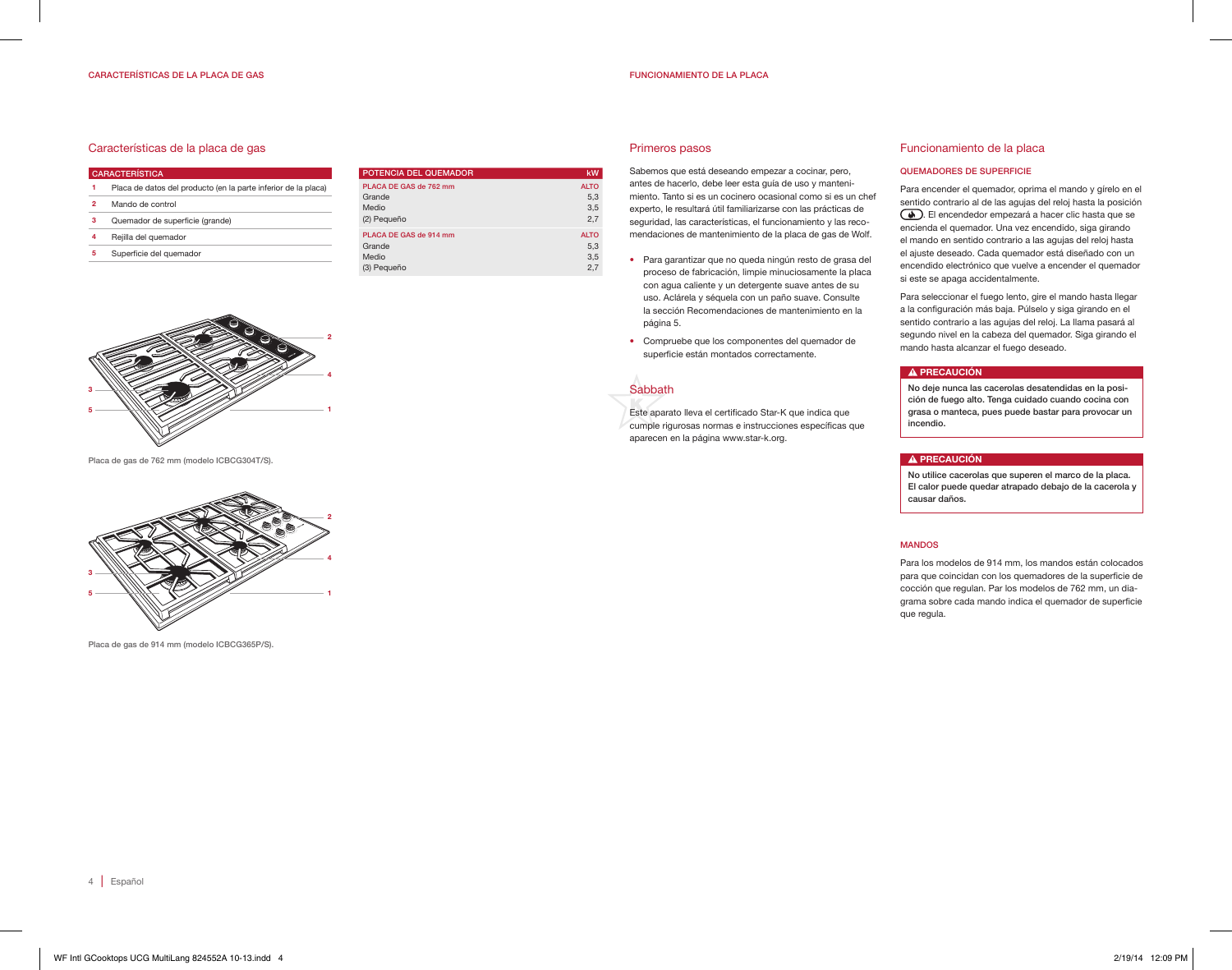#### RECOMENDACIONES DE MANTENIMIENTO

#### Recomendaciones de mantenimiento

#### LIMPIEZA

| Acero inoxidable              | Utilice un limpiador de acero inoxidable no<br>abrasivo y aplíquelo con un paño suave<br>que no deje pelusas. Para que el acero<br>inoxidable adquiera un brillo natural, frote<br>suavemente la superficie con un paño de<br>microfibra empapado en aqua y con una<br>gamuza seca para pulir. Siga siempre la<br>dirección del acero inoxidable. |
|-------------------------------|---------------------------------------------------------------------------------------------------------------------------------------------------------------------------------------------------------------------------------------------------------------------------------------------------------------------------------------------------|
| Rejillas de los<br>quemadores | Quítelas y colóquelas en una superficie<br>plana cerca del fregadero. Límpielas con<br>aqua caliente y detergente suave o con<br>bicarbonato sódico y agua. No las sumerja<br>en aqua. Séquelas con una toalla.                                                                                                                                   |
| Quemadores de<br>superficie   | Deje que se enfríen. Utilice un detergente<br>suave o pulverice un desengrasante para<br>limpiarlos. Aclare con agua y seque con<br>una toalla.                                                                                                                                                                                                   |
| Mandos                        | Con ayuda de un paño húmedo, limpie con<br>un detergente suave o un desengrasante<br>en spray; aclare y seque. No los introduzca<br>en el lavavajillas.                                                                                                                                                                                           |

#### Localización y solución de problemas

#### FUNCIONAMIENTO

- La placa no funciona.
- Compruebe si está encendida.
- Compruebe la red eléctrica de la unidad y que los fusibles no están fundidos.

#### Llama errática, enciende poco o no enciende.

- Compruebe que las cabezas de los quemadores están colocadas correctamente.
- Limpie adecuadamente el encendedor y el quemador.
- Si se derramó agua recientemente, deje que la zona se seque completamente. Utilice un secador de pelo, si lo desea.
- Si la cabeza del quemador está asegurada al cabezal, compruebe que está bien ajustada.
- Pulse el mando y luego suéltelo. Compruebe que el mando vuelve a su posición original.

#### SERVICIO

- Mantenga la calidad de su producto poniéndose en contacto con el servicio de asistencia técnica autorizado de Wolf.
- Le recomendamos que anote la referencia del modelo y el número de serie del producto cuando se ponga en contacto con el servicio de asistencia técnica. Esta información se muestra en la placa de datos del producto. Consulte la página 4 para observar la ubicación de la placa de datos.
- Para cuestiones relacionadas con la garantía, también necesita saber la fecha de instalación y el nombre de su distribuidor autorizado de Wolf. Esta información está incluida en la página 2 de esta guía.

#### Garantía limitada de los productos de Wolf

PRODUCTOS INTERNACIONALES SOLO PARA USO DOMÉSTICO

#### GARANTÍA COMPLETA DE DOS AÑOS

Durante dos años después de la fecha de instalación original, la garantía de su producto de Wolf Appliance cubre todas las piezas y la mano de obra necesarias para reparar o sustituir cualquier parte del producto que se compruebe que tiene defectos de material o mano de obra, siempre y cuando se haya realizado un uso doméstico del mismo. El servicio certificado de fábrica de Wolf llevará a cabo todos los servicios proporcionados por Wolf Appliance en virtud de la garantía anterior, a menos de que Wolf Appliance, Inc. especifique lo contrario. El servicio se proporcionará durante el horario laboral normal.

#### GARANTÍA LIMITADA DEL TERCER AL QUINTO AÑO

Durante cinco años después de la fecha de instalación original, Wolf Appliance reparará o sustituirá las siguientes piezas que se compruebe que tengan defectos de material o mano de obra: quemadores de gas (no incluye la apariencia), elementos caloríficos, motores del ventilador (campanas de extracción), tableros de mandos electrónicos, tubos de magnetrón y generadores de inducción. Las piezas se repararán o sustituirán, sin cargo, y el propietario deberá pagar todos los demás costes, incluyendo la mano de obra. El servicio certificado de fábrica de Wolf llevará a cabo todos los servicios proporcionados por Wolf Appliance en virtud de la garantía anterior, a menos de que Wolf Appliance, Inc. especifique lo contrario. El servicio se proporcionará durante el horario laboral normal.



Wolf, Wolf & Design, Wolf Gourmet, W & Design son marcas registradas y marcas de servicio de Wolf Appliance, Inc. Sub-Zero, Sub-Zero & Design, Dual Refrigeration, Constant<br>Care, The Living Kitchen, Great American Kitchen T las "Marcas de la Empresa"). Todas las demás marcas o marcas registradas son propiedad de sus respectivos propietarios en los Estados Unidos y en otros países.

wolfappliance.com | 5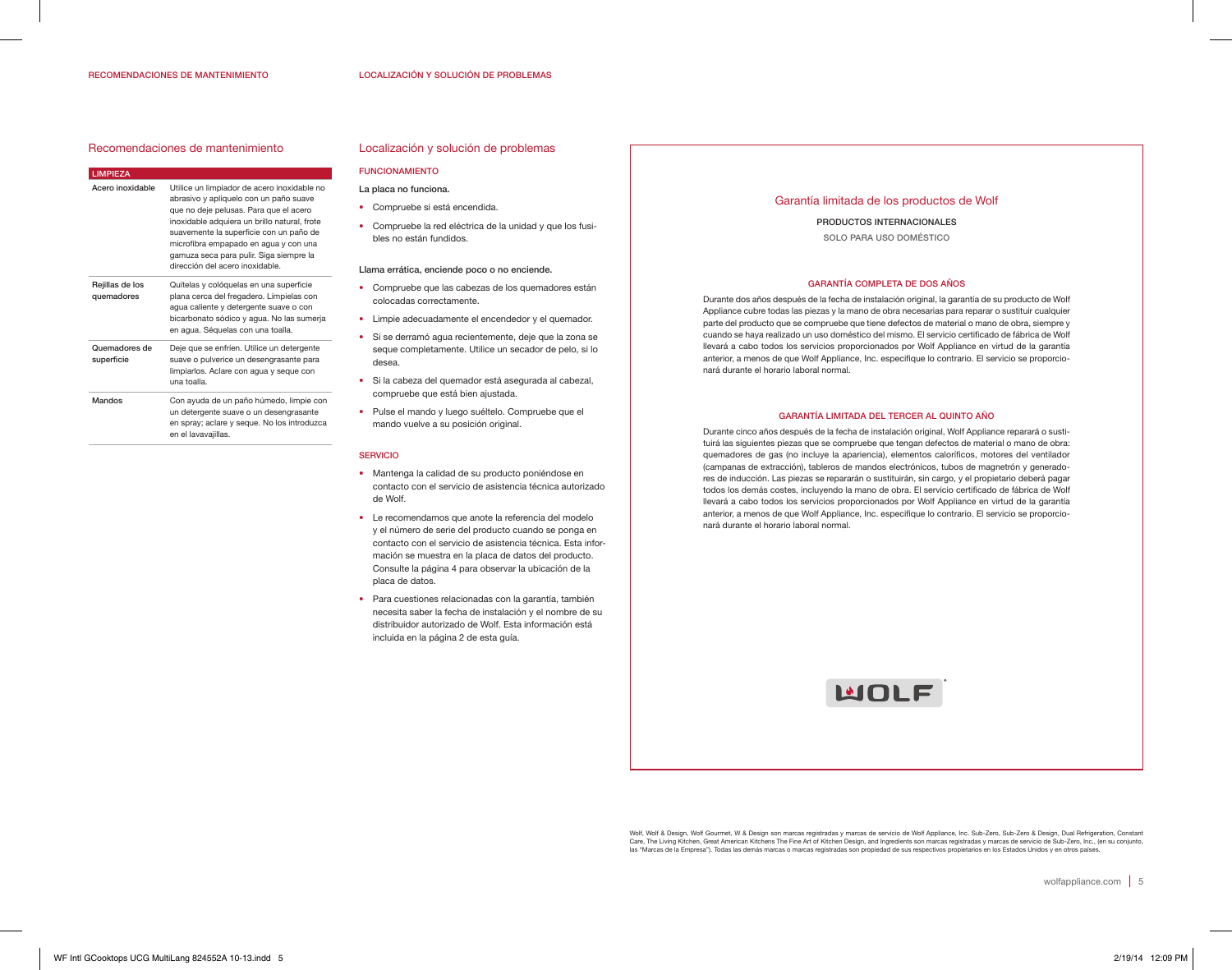#### PLAQUES DE CUISSON À GAZ

#### Table des matières

- 3 Mesures de sécurité
- 4 Caractéristiques des plaques de cuisson gaz
- 4 Fonctionnement des plaques de cuisson
- 5 Consignes d'entretien
- 5 Dépistage des pannes
- 5 Garantie Wolf

#### Entretien par le client

Numéro du revendeur

Les référence et numéro de série sont imprimés sur la Carte d'enregistrement du produit ci-jointe. Ces deux numéros figurent sur la plaque des caractéristiques du produit. Pour repérer l'emplacement de la plaque des caractéristiques, reportez-vous à la page 4. Pour les besoins de la garantie, vous devrez aussi fournir la date d'installation et le nom de votre revendeur agréé Wolf. Consignez ces renseignements pour pouvoir vous y reporter ultérieurement.

## SERVICE APRÈS-VENTE Référence de modèle Numéro de série Date d'installation Nom du service certifié Numéro du service certifié Revendeur agréé

## Remarque importante

Pour garantir une installation de ce produit aussi sûre et efficace que possible, veuillez faire particulièrement attention aux mentions mises en évidence tout au long de ce guide, notamment :

REMARQUE IMPORTANTE met l'accent sur un renseignement particulièrement important.

MISE EN GARDE signale un danger qui pourrait causer une blessure mineure ou endommager le produit si vous ne suivez pas les instructions.

AVERTISSEMENT signale un danger qui pourrait causer des blessures graves voire fatales si vous ne prenez pas certaines précautions.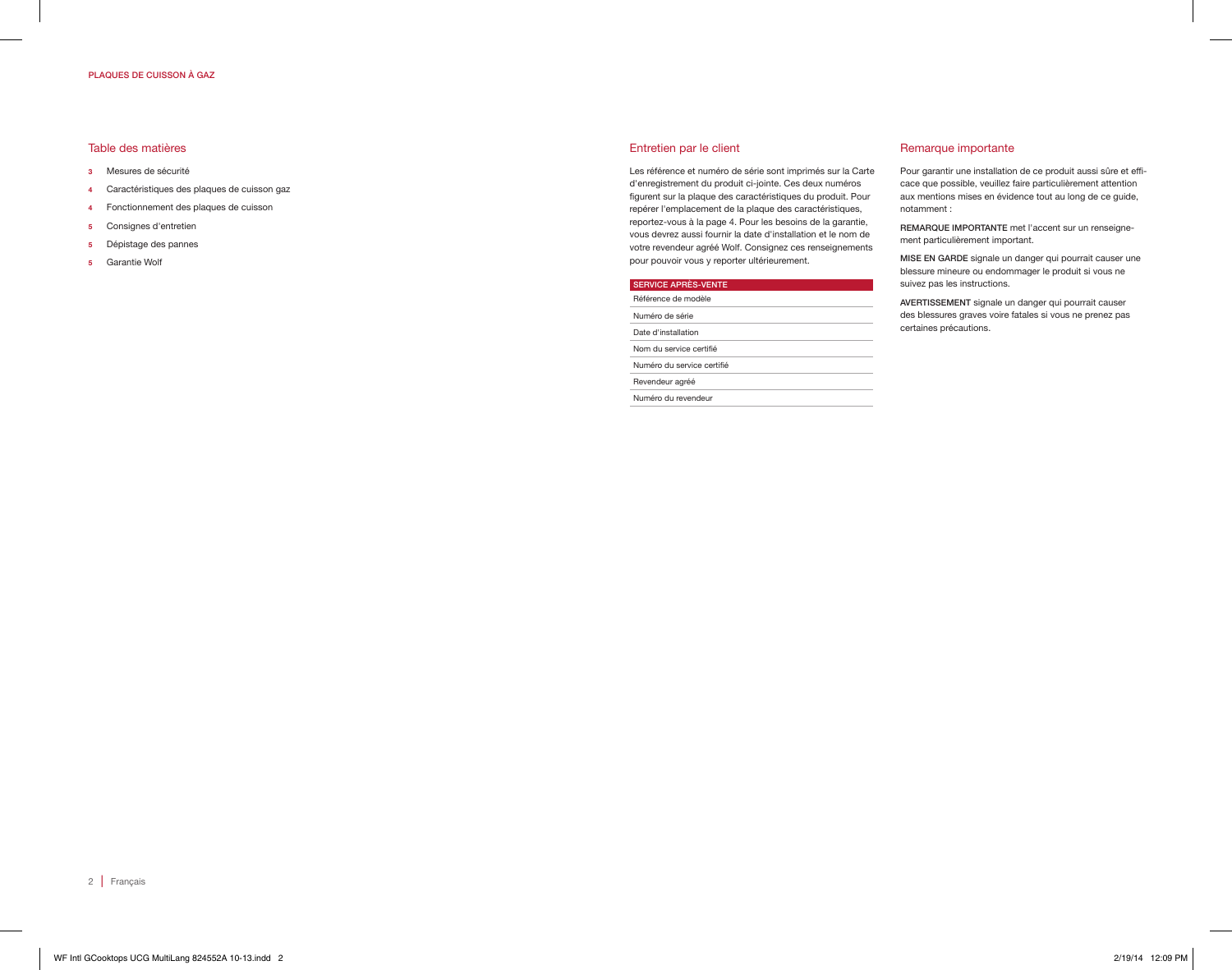## CONSIGNES IMPORTANTES

## A AVERTISSEMENT

La non-observation des recommandations contenues dans ce guide pourrait entraîner un incendie ou une explosion provoquant des dommages matériels et des blessures graves, voire mortelles.

N'entreposez pas ni n'utilisez pas d'essence ou d'autres liquides ou gaz inflammables à proximité de cet appareil ou de tout autre appareil ménager.

## CE QUE VOUS DEVEZ FAIRE SI VOUS SENTEZ UNE ODEUR DE GAZ :

- Ne mettez en marche aucun appareil ménager.
- Ne touchez à aucun interrupteur électrique.
- N'utilisez aucun téléphone dans votre immeuble.
- Téléphonez immédiatement à votre fournisseur de gaz depuis chez un voisin. Suivez les instructions du fournisseur de gaz.
- Si vous ne pouvez pas joindre votre fournisseur de gaz, contactez le service incendie.

Cet appareil doit être correctement installé et réparé par un poseur ou un prestataire agréé et mis à la terre par un technicien qualifié.

## MESURES DE SÉCURITÉ GÉNÉRALES

- Afin de minimiser les risques d'incendie, de choc électrique et de blessure, lisez avec attention ce guide avant d'utiliser cet appareil ménager.
- Avant d'exécuter une quelconque réparation, coupez l'alimentation en gaz en fermant le robinet d'arrêt du gaz et coupez le courant électrique.
- Maintenez l'appareil propre et exempt de matériau combustible.
- L'utilisation d'un appareil de cuisson au gaz produit de la chaleur et de l'humidité dans la pièce où il est installé. Assurez-vous que la cuisine est bien ventilée ; maintenez les ouvertures de ventilation naturelle ouvertes ou installez un appareil de ventilation mécanique (hotte d'extraction mécanique).
- L'utilisation intensive et prolongée de l'appareil peut exiger une ventilation supplémentaire, par exemple l'ouverture d'une fenêtre, ou d'une ventilation plus efficace, par exemple l'augmentation de la puissance de la ventilation mécanique, le cas échéant.
- Cet appareil peut être utilisé par des enfants de 8 ans et plus et par des personnes dont les capacités physiques, sensorielles ou mentales sont diminuées ou n'ayant ni l'expérience ni les connaissances requises, à condition qu'ils soient étroitement surveillés et qu'ils aient recu des consignes concernant l'usage sécuritaire de l'appareil et qu'ils comprennent les risques qu'ils courent. Ne laissez pas jouer les enfants avec cet appareil. Le nettoyage et l'entretien ne doivent pas être faits par les enfants sans surveillance étroite.
- Pour des raisons de sécurité, lorsque vous cuisinez, réglez la commande du brûleur de sorte que la flamme n'aille pas au-delà de la base du récipient.
- Portez des vêtements appropriés. Il est déconseillé de porter des vêtements amples ou qui pendent lorsque vous utilisez cet appareil.
- Prenez toujours des précautions lorsque vous déplacez une casserole pleine de graisse ou lorsque vous vous débarrassez de l'huile chaude.
- Utilisez toujours des poignées sèches lorsque vous retirez les récipients du four. La vapeur dégagée par des poignées mouillées ou humides pourrait provoquer des brûlures. N'utilisez pas de serviette ou de torchon encombrant en guise de poignées.
- Nettoyez uniquement les pièces indiquées dans ce guide.
- Ne réparez et ne remplacez aucune pièce de cet appareil sauf si cela est expressément recommandé dans la documentation fournie avec l'appareil.
- N'obturez pas le passage de l'écoulement de l'air pour garantir une bonne combustion et une bonne ventilation.
- N'utilisez pas de papier d'aluminium pour recouvrir une partie quelconque de cet appareil.
- N'utilisez jamais cet appareil pour chauffer la pièce.
- Lorsque vous utilisez cet appareil, ne touchez pas les grilles, les chapeaux, les bases de brûleur ni toute autre pièce à proximité de la flamme. Ces composants pourraient être suffisamment chauds pour vous brûler.
- Ne laissez pas d'enfant seul ou sans surveillance à proximité de cet appareil ménager en fonctionnement. N'autorisez jamais les enfants à s'asseoir ou à se tenir debout sur l'appareil.
- Ne placez pas d'objets qui présentent un intérêt pour les enfants au-dessus ou à l'arrière de la cuisinière. Ils pourraient grimper sur l'appareil pour les atteindre, au risque de se blesser.
- Ne jetez pas d'eau sur les feux de graisse. Étouffez la flamme ou utilisez un extincteur à poudre chimique ou à mousse.
- Ne laissez jamais l'appareil en fonctionnement sans surveillance. Les débordements par bouillonnement et les déversements de graisse pourraient produire de la fumée ou s'enflammer.
- Ne chauffez pas de contenants de nourriture fermés, tels que les conserves et les boîtes d'aliments pour bébé. De la pression pourrait s'accumuler, faire exploser le contenant et provoquer des blessures.
- N'entreposez pas de matériaux inflammables près des brûleurs, ni ne laissez pas de substances graisseuses ou inflammables s'accumuler à proximité de cet appareil.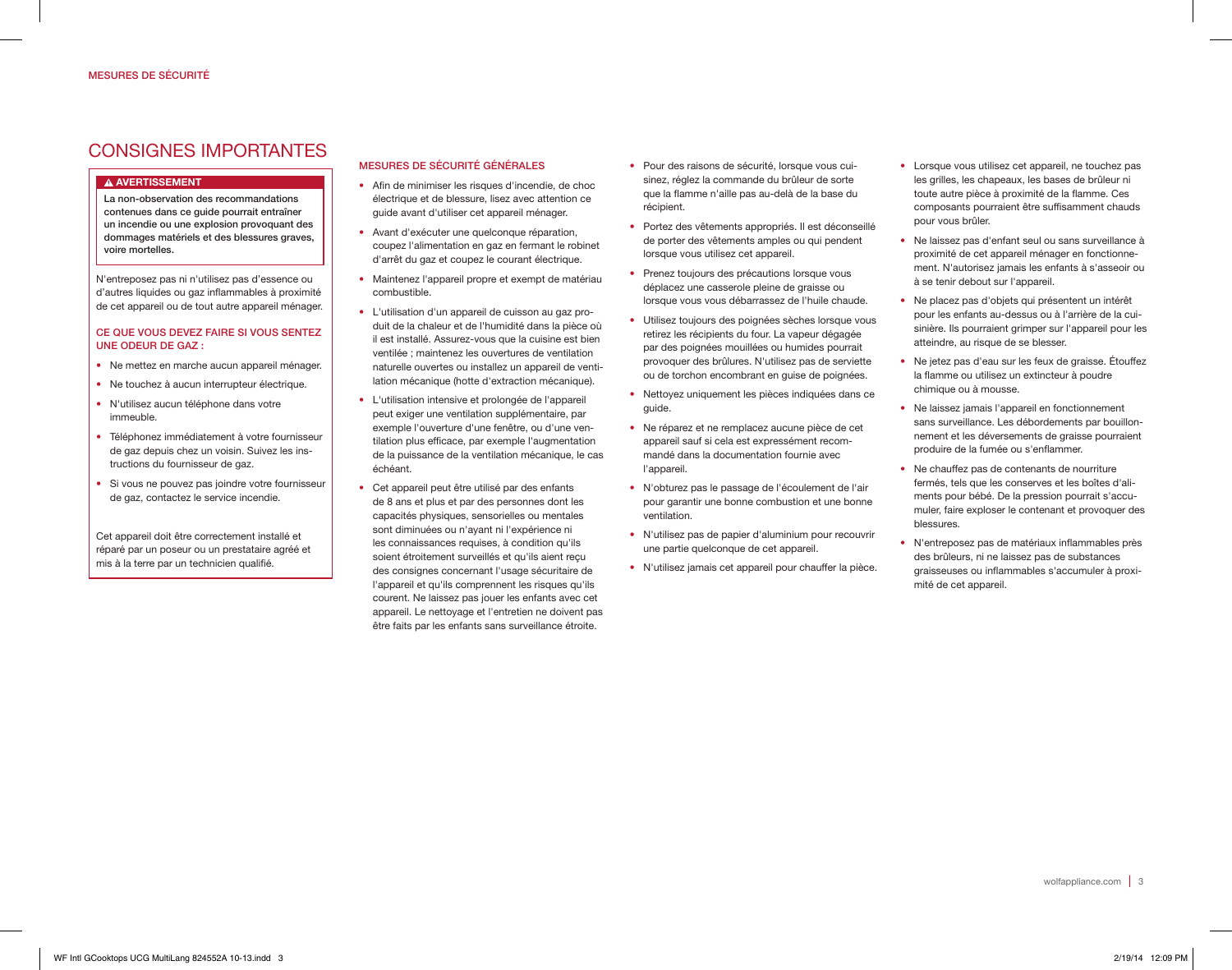#### UTILISATION DE LA PLAQUE DE CUISSON

#### Caractéristiques de la plaque de cuisson au gaz

| <b>CARACTÉRISTIQUE</b> |                                                                       |  |
|------------------------|-----------------------------------------------------------------------|--|
| 1                      | Plaque des caractéristiques du produit (sous la plaque<br>de cuisson) |  |
| 2                      | Bouton de commande                                                    |  |
| з                      | Brûleur de surface (grand)                                            |  |
| 4                      | Grille de brûleur                                                     |  |
| 5                      | Cuvette de brûleur                                                    |  |
|                        |                                                                       |  |

| <b>CARACTÉRISTIQUES DES</b><br><b>BRÛLEURS</b>                      | kW                                       |
|---------------------------------------------------------------------|------------------------------------------|
| <b>PLAQUE DE CUISSON GAZ 762 mm</b><br>Grand<br>Moyen<br>(2) Petits | HIGH (TEMP. ÉLEVÉE)<br>5,3<br>3,5<br>2.7 |
| PLAQUE DE CUISSON GAZ 914 mm<br>Grand<br>Moyen<br>(3) Petits        | HIGH (TEMP. ÉLEVÉE)<br>5.3<br>3.5<br>2.7 |

#### Pour vous lancer

Bien entendu, vous êtes impatient(e) de commencer à cuisiner ; mais tout d'abord, veuillez prendre le temps de lire le présent Guide d'utilisation et d'entretien. Que vous soyez un cuisinier débutant ou un chef chevronné, vous avez tout intérêt à vous familiariser avec les mesures de sécurité, les caractéristiques, le fonctionnement et les consignes d'entretien qui s'appliquent à la plaque de cuisson gaz de Wolf.

- Avant d'utiliser votre plaque de cuisson pour la première fois, nettoyez-la minutieusement avec de l'eau chaude et un détergent doux pour que tous les résidus d'huile provenant du processus de fabrication soient éliminés. Ensuite, rincez-la et séchez-la à l'aide d'un torchon doux. Reportez-vous à la rubrique Consignes d'entretien, page 5.
- Vérifiez que les brûleurs de surface sont bien assemblés.

## Mode sabbat

Cet appareil électroménager a reçu la certification Star-K. Il répond aux strictes exigences religieuses établies et aux instructions spécifiques que vous pouvez consulter à www.star-k.org.

#### Utilisation de la plaque de cuisson

#### BRÛLEURS DE SURFACE

Pour allumer un brûleur, enfoncez et tournez le bouton de commande correspondant dans le sens inverse des aiguilles d'une montre jusqu'au réglage  $\bigcirc$ . Le système d'allumage va commencer à cliquer jusqu'à ce que le brûleur soit allumé. Une fois allumé, continuez à tourner le bouton dans le sens contraire aux aiguilles d'une montre jusqu'au réglage désiré. Tous les brûleurs sont équipés d'un système de réallumage électronique qui rallume le brûleur si celui s'éteint par inadvertance.

Pour choisir un réglage « mijotage », tournez le bouton de commande jusqu'à l'arrêt au réglage le plus bas. Enfoncez le bouton et continuez à tourner dans le sens contraire des aiguilles d'une montre. La flamme va passer à la taille supérieure du chapeau du brûleur. Continuez à tourner le bouton dans le sens contraire aux aiguilles d'une montre jusqu'au réglage « mijotage » désiré.

#### A MISE EN GARDE

Ne laissez jamais de récipient sans surveillance à un réglage élevé. Faites particulièrement attention lorsque vous cuisez des aliments dans des matières grasses. Elles peuvent devenir suffisamment chaudes pour s'enflammer.

#### A MISE EN GARDE

N'utilisez pas de récipients qui dépassent le cadre de la plaque de cuisson. La chaleur peut être piégée sous le récipient et endommager la surface.

#### BOUTONS DE COMMANDE

Pour les modèles de 914 mm, chaque bouton de commande est placé en fonction du brûleur qu'il commande. Pour les modèles de 762 mm, un schéma situé audessus de chaque bouton indique à quel brûleur celui-ci correspond.

Plaque de cuisson gaz 762 mm (Modèle ICBCG304T/S).



Plaque de cuisson gaz 914 mm (Modèle ICBCG365P/S).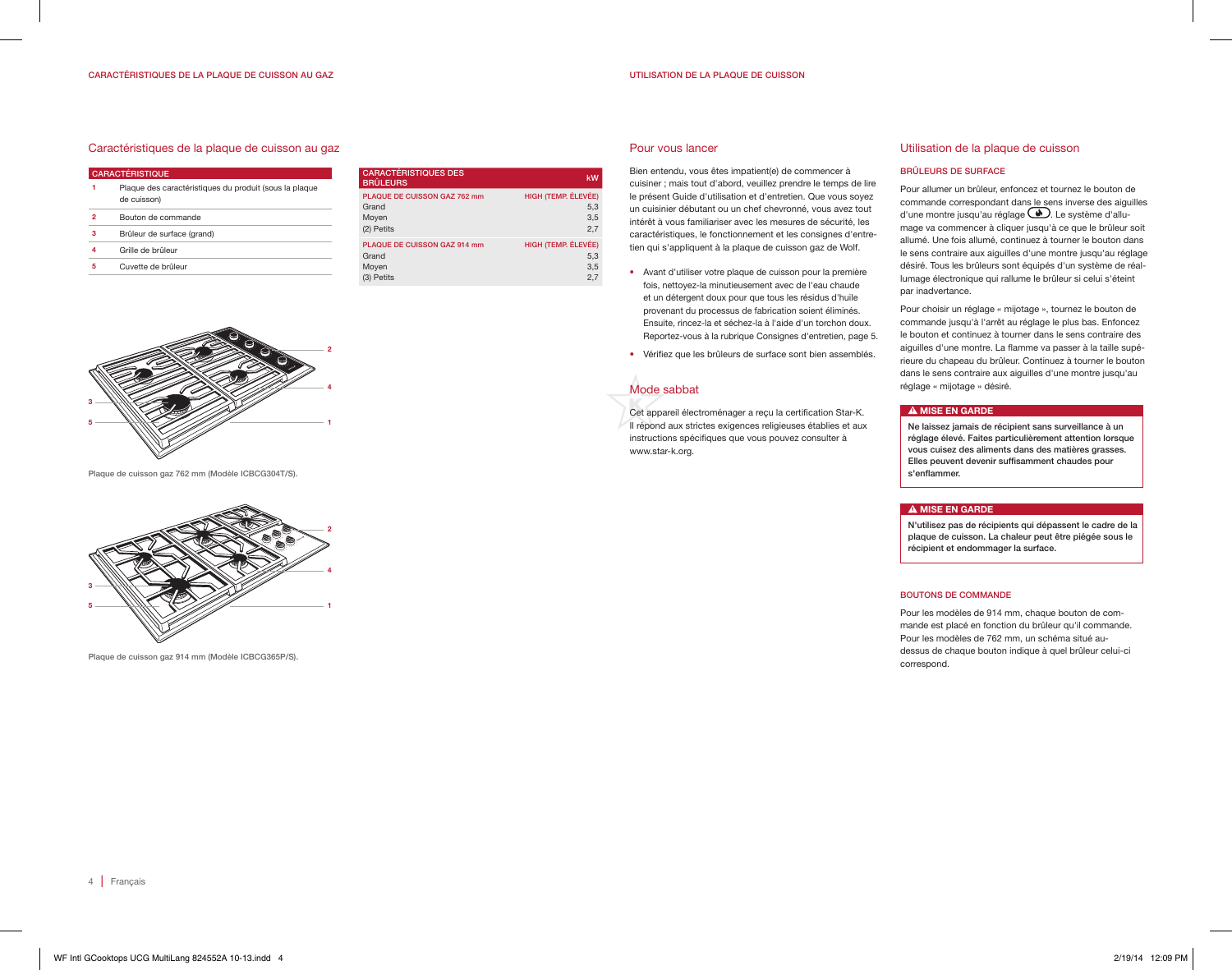#### Consignes d'entretien

| <b>NETTOYAGE</b>                    |                                                                                                                                                                                                                                                                                                                                                                              |
|-------------------------------------|------------------------------------------------------------------------------------------------------------------------------------------------------------------------------------------------------------------------------------------------------------------------------------------------------------------------------------------------------------------------------|
| Acier inoxydable                    | Utilisez un nettoyant non abrasif pour acier<br>inoxydable que vous appliquerez à l'aide<br>d'un chiffon doux non pelucheux. Afin de<br>faire ressortir le lustre naturel, essuyez<br>légèrement la surface avec un chiffon en<br>microfibre humide, puis avec une peau<br>de chamois sèche. Déplacez toujours le<br>chiffon dans le sens du grain de l'acier<br>inoxydable. |
| Grilles des<br>brûleurs             | Retirez-les et placez-les sur une surface<br>plate près de l'évier. Nettoyez avec de<br>l'eau chaude et du détergent doux ou avec<br>un mélange de bicarbonate de soude et<br>d'eau. Ne les plongez pas dans l'eau !<br>Séchez avec un torchon.                                                                                                                              |
| Brûleurs de sur-<br>face de cuisson | Laissez refroidir. Utilisez un détergent doux<br>ou dégraissant aérosol pour les nettoyer.<br>Rincez à l'eau et séchez avec un torchon.                                                                                                                                                                                                                                      |
| Boutons de<br>commande              | Essuyez-les avec un chiffon humide, du<br>savon doux ou un dégraissant aérosol ;<br>rincez et séchez. Ne les passez pas au<br>lave-vaisselle.                                                                                                                                                                                                                                |

## Dépistage des pannes

## FONCTIONNEMENT

- La plaque de cuisson ne fonctionne pas.
- Vérifiez que l'appareil est sous tension.
- Vérifiez si l'appareil est sous tension et si le disjoncteur de la maison est activé.

#### Flamme irrégulière, mauvais allumage ou allumage inexistant.

- Vérifiez que les chapeaux des brûleurs sont bien placés.
- Nettoyez le brûleur et le système d'allumage correctement.
- Si vous avez récemment versé de l'eau à cet endroit, laissez-la s'évaporer complètement. Utilisez, si nécessaire, un sèche-cheveux.
- Si le chapeau du brûleur est fixé sur la tête du brûleur, vérifiez qu'il est bien fixé.
- Enfoncez le bouton, puis relâchez-le. Vérifiez que le bouton remonte.

#### **SERVICE**

- Maintenez la qualité qui fait partie intégrante de votre appareil en contactant un prestataire agréé par l'usine Wolf.
- Si vous nous contactez pour un service après-vente, vous devrez fournir la référence modèle et le numéro de série de votre appareil. Ces deux numéros figurent sur la plaque des caractéristiques du produit. Pour repérer l'emplacement de la plaque des caractéristiques, reportez-vous à la page 4.
- Pour les besoins de la garantie, vous devrez aussi fournir la date d'installation et le nom de votre revendeur agréé Wolf. Ces renseignements doivent être consignés à la page 2 de ce guide.

#### Garantie limitée des produits Wolf

#### PRODUITS INTERNATIONAUX À USAGE MÉNAGER UNIQUEMENT

#### GARANTIE TOTALE DE DEUX ANS

La garantie des appareils Wolf Appliance couvre, pendant deux ans à compter de la date de l'installation initiale, tous les frais de pièces et de main d'œuvre pour réparer ou remplacer, dans des conditions d'utilisation ménagère normales, toute pièce du produit qui présenterait des défauts causés par des vices de matériau ou de fabrication. Tous les services offerts par Wolf Appliance dans le cadre de la garantie définie ci-dessus doivent être exécutés par un prestataire agréé par l'usine Wolf, sauf en cas d'exception particulière spécifiée par Wolf Appliance, Inc. Les services seront exécutés pendant les heures normales ouvrées.

#### GARANTIE LIMITÉE DE LA TROISIÈME À LA CINQUIÈME ANNÉE

Wolf Appliance s'engage à réparer ou remplacer, pendant cinq ans à compter de la date de l'installation initiale, les pièces suivantes qui présenteraient des défauts causés par des vices de matériau ou de fabrication : brûleurs à gaz (à l'exception de l'aspect), les résistances chauffantes, les moteurs (hottes d'aspiration), les panneaux de commande électroniques, les tubes de magnétron et les générateurs à induction. Les pièces seront réparées ou remplacées gratuitement ; toutefois le propriétaire devra payer tous les autres frais connexes y compris la main d'œuvre. Tous les services offerts par Wolf Appliance dans le cadre de la garantie définie ci-dessus doivent être exécutés par un prestataire agréé par l'usine Wolf, sauf en cas d'exception particulière spécifiée par Wolf Appliance, Inc. Les services seront exécutés pendant les heures normales ouvrées.



Wolf, Wolf & Design, Wolf Gourmet, W & Design et la couleur rouge comme celle qui est appliquée aux boutons sont des marques déposées et des marques de services de Wolf Appliance, Inc. Sub-Zero, Sub-Zero & Design, Dual Refrigeration, Constant Care, The Living Kitchen, Great American Kitchens The Fine Art of Kitchen Design et Ingredients sont des<br>marques déposées et des marques de services été brevetées par leurs propriétaires respectifs aux États-Unis ou dans d'autres pays.

wolfappliance.com | 5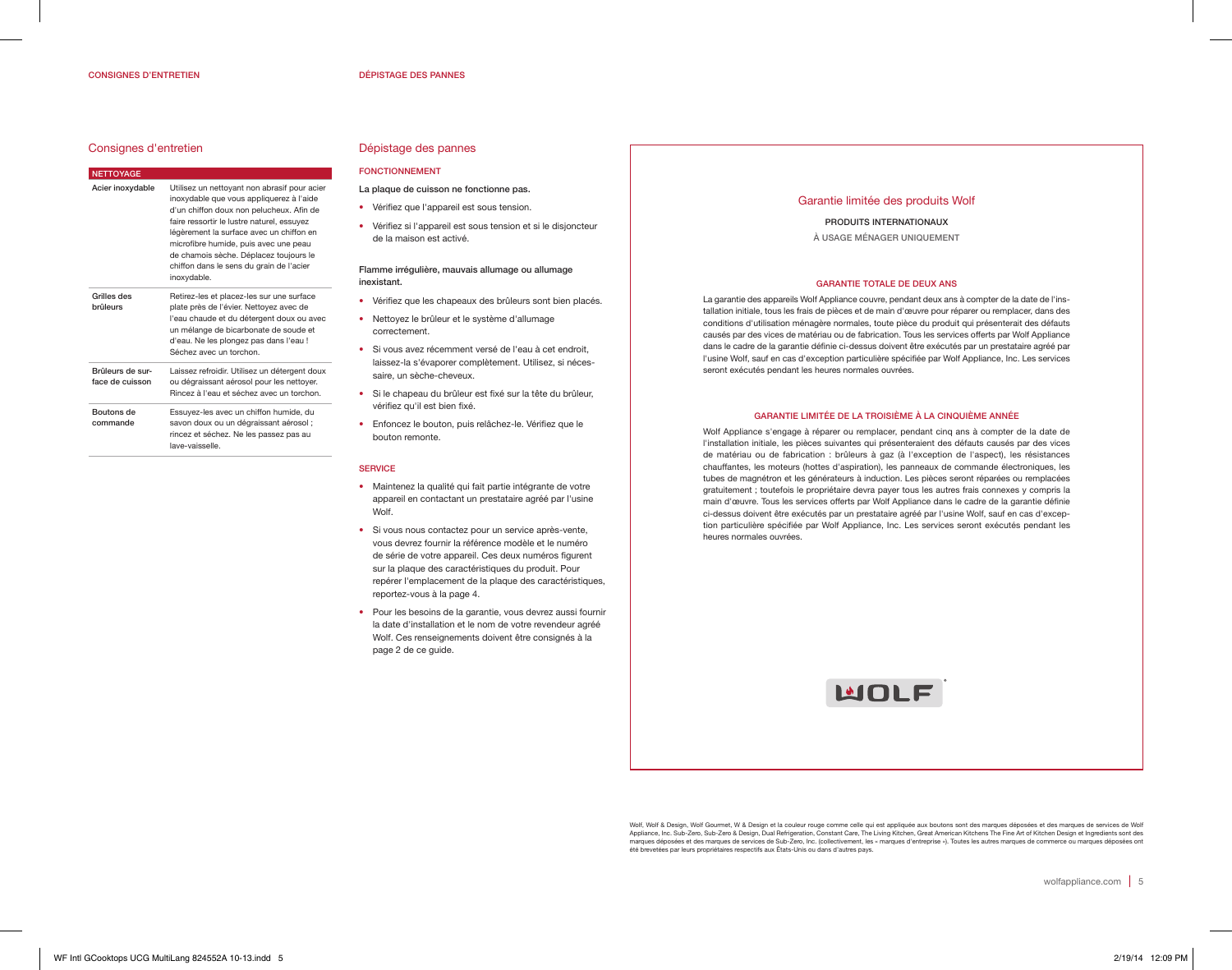#### PIANI COTTURA A GAS

#### Indice

- 3 Precauzioni di sicurezza
- 4 Caratteristiche del piano cottura a gas
- 4 Funzionamento del piano cottura
- 5 Consigli per la manutenzione
- 5 Risoluzione dei problemi
- 5 Garanzia Wolf

#### Assistenza clienti

I numeri di serie e di modello sono stampati sulla cedola di registrazione del prodotto. Entrambi i numeri sono riportati anche sulla targhetta identificativa del prodotto. Consultare pagina 4 per la posizione della targhetta identificativa. Ai fini della garanzia sono inoltre necessari la data di installazione e il nome del rivenditore Wolf autorizzato presso il quale è stato effettuato l'acquisto. Conservare le seguenti informazioni a titolo di riferimento futuro.

#### INFORMAZIONI PER IL SERVIZIO DI ASSISTENZA

Numero del modello Numero di serie Data di installazione Nome del centro di assistenza autorizzato Numero del centro di assistenza autorizzato Rivenditore autorizzato Numero del rivenditore

#### Nota importante

Per garantire l'installazione e il funzionamento sicuri ed efficienti di questo prodotto, prestare attenzione alle seguenti informazioni evidenziate nella guida:

NOTA IMPORTANTE evidenzia informazioni di particolare rilievo.

ATTENZIONE indica una situazione che potrebbe comportare lievi lesioni alle persone o danni al prodotto in caso di mancata osservanza delle istruzioni.

AVVERTENZA indica una situazione di pericolo che potrebbe causare gravi lesioni o la morte in caso di mancata osservanza delle precauzioni.

2 | Italiano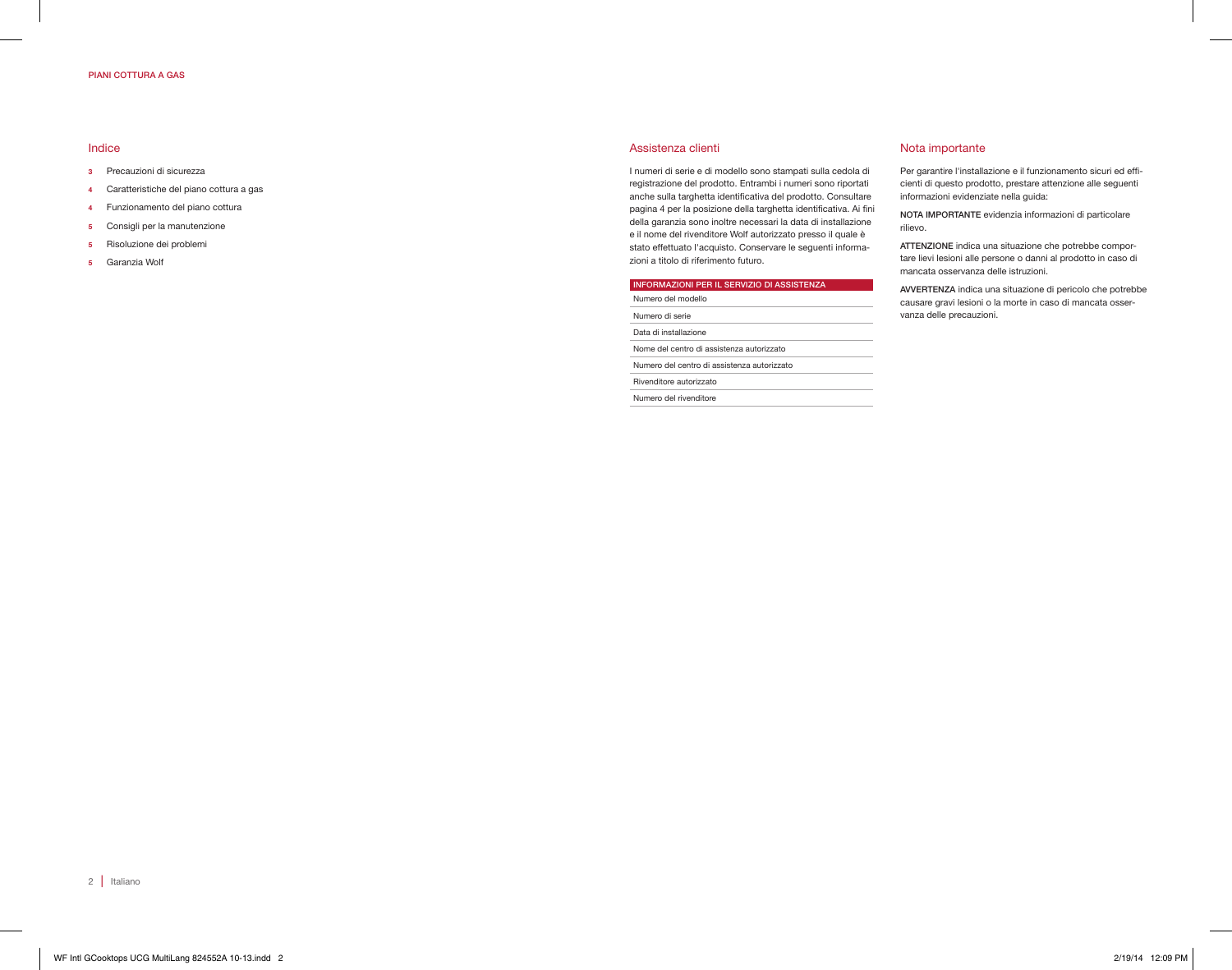## ISTRUZIONI IMPORTANTI

#### A AVVERTENZA

Qualora non ci si attenga attentamente alle informazioni contenute in questo manuale, si rischia di causare un'esplosione, con danni e lesioni alle persone e persino la morte.

Non conservare o usare benzina o altri vapori e liquidi infiammabili in prossimità di questo o altri elettrodomestici.

#### COSA FARE SE SI SENTE ODORE DI GAS:

- Non provare ad accendere alcun elettrodomestico.
- Non toccare gli interruttori elettrici.
- Non usare il telefono presente all'interno dell'edificio.
- Chiamare subito l'area gas dal telefono di un vicino di casa. Seguire le istruzioni azienda fornitrice del gas.
- Qualora non si riesca a parlare con l'azienda fornitrice del gas, rivolgersi ai pompieri.

L'installazione dell'apparecchio e l'assistenza devono essere effettuate da un installatore, un centro di assistenza o un'azienda fornitrice del gas qualificati; l'apparecchio deve essere collegato a terra da un tecnico qualificato.

## PRECAUZIONI GENERALI DI SICUREZZA

- Prima di utilizzare l'apparecchio, leggere attentamente la presente guida per ridurre il rischio di incendio, folgorazione o lesioni alle persone.
- Prima degli interventi di manutenzione, chiudere la valvola di mandata del gas chiudendo la valvola di arresto e togliendo l'alimentazione all'elettrodomestico.
- Tenere l'area intorno all'elettrodomestico libera da materiale combustibile.
- L'uso di un elettrodomestico a gas genera calore ed umidità nella stanza in cui è installato. Assicurarsi che la cucina sia ben ventilata; tenere aperte le fessure di ventilazione naturale o installare un dispositivo di ventilazione meccanica (cappa con estrattore meccanico).
- L'uso intensivo e prolungato dell'elettrodomestico potrebbe richiedere ulteriore ventilazione, ad esempio l'apertura di una finestra, oppure una ventilazione più efficace, ad esempio l'aumento del livello di ventilazione meccanica, se presente.
- L'apparecchio può essere utilizzato da bambini di età superiore agli 8 anni e da persone con ridotte capacità fisiche, sensoriali o mentali o con carenza di esperienza e istruzione a patto che tali persone abbiano ricevuto supervisione o formazione relative all'utilizzo dell'apparecchio in modo sicuro e ne comprendano i possibili pericoli. Non lasciare che i bambini giochino con l'apparecchio. La pulizia e la manutenzione non devono essere eseguite da bambini senza supervisione.
- Per ragioni di sicurezza, durante la cottura, impostare i comandi dei bruciatori di modo che la fiamma non fuoriesca dal fondo della pentola.
- Indossare indumenti adeguati. Non indossare mai abbigliamento largo o svolazzante per utilizzare questo apparecchio.
- Prestare estrema attenzione quando si sposta una pentola contenente olio o quando si smaltisce olio caldo.
- Usare sempre presine asciutte per togliere le pentole dall'elettrodomestico. Presine bagnate o umide possono causare ustioni. Non usare strofinacci o panni ingombranti al posto delle presine.
- Pulire solo le parti elencate in questo manuale.
- Non riparare né sostituire alcuna parte dell'elettrodomestico se non specificamente consigliato nella documentazione di accompagnamento.
- Non ostruire il flusso d'aria onde garantire una ventilazione e una combustione adeguate.
- Non usare pellicola di alluminio per rivestire parti dell'elettrodomestico.
- Non utilizzare mai l'elettrodomestico per riscaldare una stanza.
- Durante l'utilizzo dell'elettrodomestico, non toccare le griglie, le corone o la base dei bruciatori o qualsiasi altra parte in prossimità della fiamma. Queste superfici potrebbero causare ustioni.
- Non lasciare bambini incustoditi in prossimità dell'elettrodomestico in funzione. Impedire a bambini di sedersi o stare in piedi sull'elettrodomestico.
- Non custodire sopra o dietro l'apparecchio oggetti che attirino la curiosità dei bambini, che potrebbero arrampicarsi sull'elettrodomestico per prenderli.
- Non utilizzare l'acqua sulle fiamme provocate da olio. Soffocare il fuoco o le fiamme o utilizzare un estintore chimico o a schiuma.
- Non lasciare mai l'elettrodomestico acceso incustodito. Fuoriuscite o schizzi di olio potrebbero causare fumo o fiamme.
- Non riscaldare da chiusi contenitori di alimenti come vasetti di omogeneizzati e scatolette. La formazione di pressione potrebbe causare esplosioni e lesioni.
- Non conservare materiale infiammabile vicino ai bruciatori e non lasciare che olio o altre sostanze infiammabili si accumulino sull'elettrodomestico.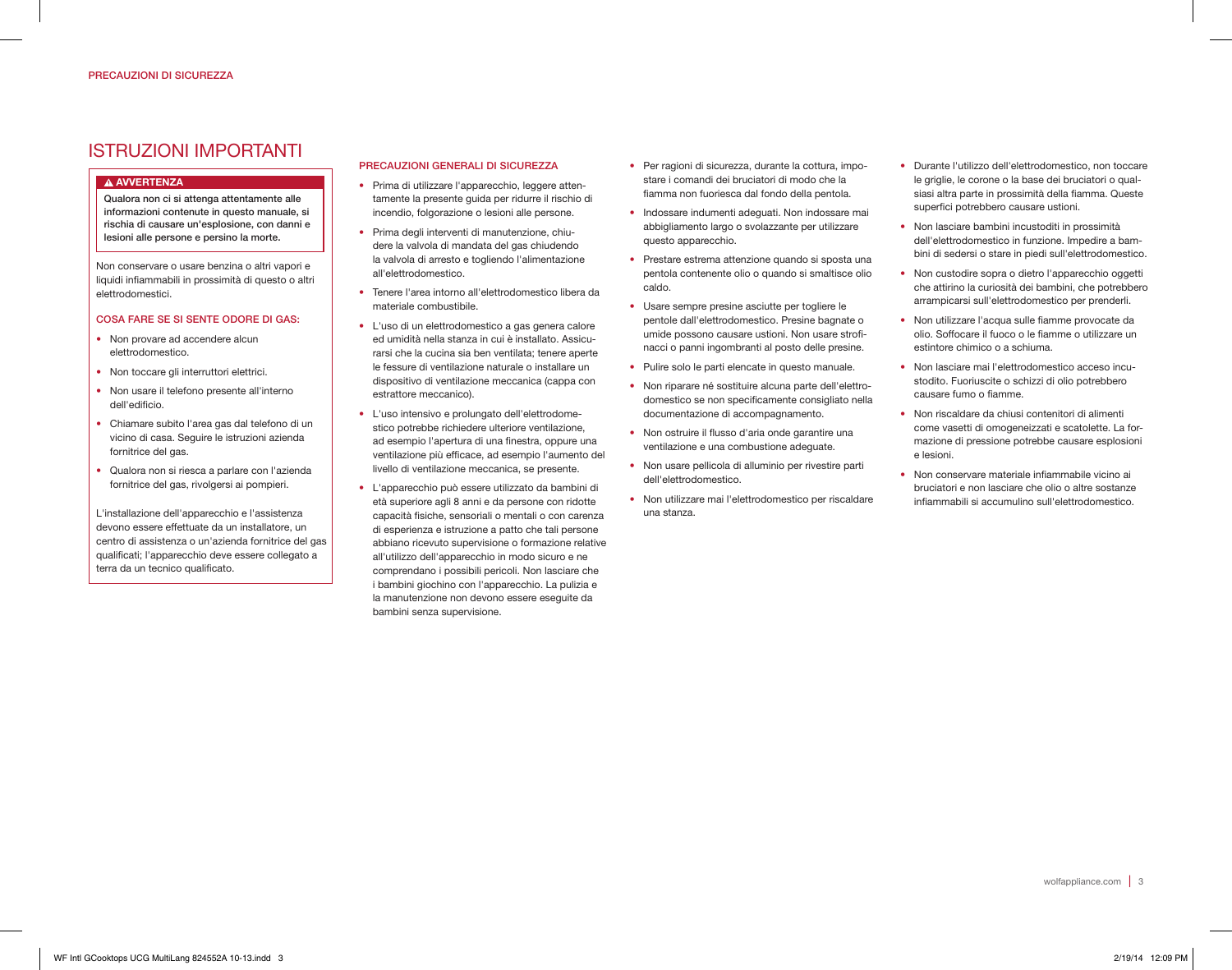#### Caratteristiche del piano cottura a gas

| <b>CARATTERISTICA</b> |                                                                |  |
|-----------------------|----------------------------------------------------------------|--|
| 1                     | Targhetta identificativa del prodotto (sotto il piano cottura) |  |
| 2                     | Manopola di controllo                                          |  |
| з                     | Bruciatore di superficie (grande)                              |  |
| 4                     | Griglia del bruciatore                                         |  |
| 5                     | Piano dei bruciatori                                           |  |
|                       |                                                                |  |

| <b>POTENZA BRUCIATORI</b>     | kW          |
|-------------------------------|-------------|
| PIANO COTTURA A GAS da 762 mm | <b>ALTA</b> |
| Grande                        | 5.3         |
| Medio                         | 3,5         |
| (2) Piccolo                   | 2.7         |
| PIANO COTTURA A GAS da 914 mm | <b>ALTA</b> |
| Grande                        | 5.3         |
| Medio                         | 3.5         |
| (3) Piccolo                   | 2.7         |

#### Cenni preliminari

Sarete sicuramente ansiosi di iniziare a cucinare, ma, prima di farlo, vi invitiamo a dedicare qualche minuto della presente guida all'uso e alla manutenzione. Che siate cuochi occasionali o chef professionisti, è essenziale acquisire dimestichezza con le procedure di sicurezza, le caratteristiche, il funzionamento e i consigli di manutenzione del piano cottura Wolf.

- Per assicurare la rimozione di tutto l'olio residuo del processo di fabbricazione, pulire accuratamente il piano cottura con acqua calda e un detergente delicato prima dell'uso. Sciacquare e asciugare con un panno morbido. Consultare la sezione Consigli per la manutenzione a pagina 5.
- Verificare che i componenti dei bruciatori di superficie siano correttamente montati.

## Giorno sabbatico

Questo elettrodomestico è certificato da Star-K per soddisfare rigorosi regolamenti religiosi ed istruzioni specifiche contenute sul sito www.star-k.org.

#### Funzionamento del piano cottura

#### BRUCIATORI DI SUPERFICIE

Per accendere un bruciatore, spingere e girare la manopola di controllo in senso antiorario su . Il sistema di accensione inizia a fare clic fino a quando il bruciatore si accende. Una volta acceso, continuare a girare la manopola in senso antiorario fino a raggiungere l'impostazione desiderata. I bruciatori sono dotati di un sistema di ri-accensione elettronica, che provvede alla ri-accensione in caso di spegnimento accidentale.

Per cuocere a fuoco lento, ruotare la manopola di controllo fino al fermo del minimo. Premere e continuare a girare in senso antiorario. La fiamma passerà al secondo livello sulla corona del bruciatore. Continuare a ruotare la manopola fino a raggiungere l'impostazione desiderata.

#### **A ATTENZIONE**

Non lasciare mai una padella con l'impostazione alta senza supervisione. Prestare attenzione durante la cottura di cibi in olio o grasso; tali alimenti possono surriscaldarsi al punto da infiammarsi.

#### **A ATTENZIONE**

Non utilizzare pentole che fuoriescono dala cornice del piano cottura. Il calore può rimanere intrappolato sotto la pentola provocando danni.

#### MANOPOLE DI CONTROLLO

Per i modelli da 914 mm, le manopole di controllo sono posizionate in modo da corrispondere ai bruciatori di superficie che regolano. Per i modelli da 762 mm, su ciascuna manopola è presente una figura che indica il bruciatore di superficie corrispondente.



Piano cottura a gas da 762 mm (modello ICBCG304T/S).



Piano cottura a gas da 914 mm (modello ICBCG365P/S).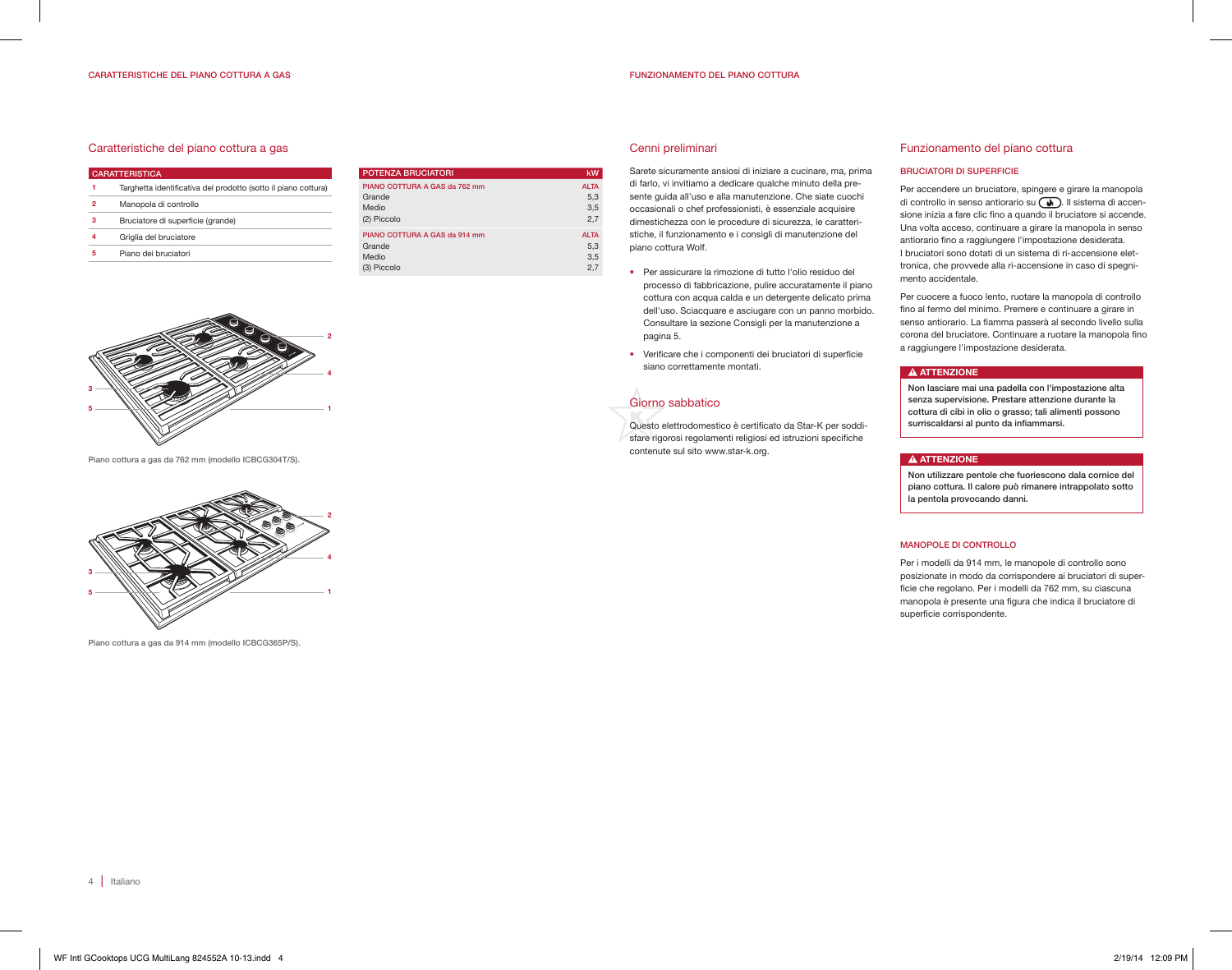#### CONSIGLI PER LA MANUTENZIONE

#### Consigli per la manutenzione

| <b>PULIZIA</b>                     |                                                                                                                                                                                                                                                                                                                                                  |
|------------------------------------|--------------------------------------------------------------------------------------------------------------------------------------------------------------------------------------------------------------------------------------------------------------------------------------------------------------------------------------------------|
| Acciaio<br>inossidabile            | Pulire con un detergente per acciaio inox<br>non abrasivo utilizzando un panno mor-<br>bido privo di lanugine. Per far risaltare la<br>lucentezza naturale, pulire delicatamente<br>la superficie con un panno in microfibra<br>inumidito e quindi con un panno di camo-<br>scio asciutto. Sequire sempre la trama<br>dell'acciaio inossidabile. |
| Griglie dei<br>bruciatori          | Rimuovere e poggiare su una superficie<br>piatta vicino al lavandino. Pulire con acqua<br>calda e detergente delicato o una pasta di<br>bicarbonato e acqua. Non immergere in<br>acqua. Asciugare con un panno.                                                                                                                                  |
| <b>Bruciatori di</b><br>superficie | Lasciar raffreddare. Pulire utilizzando un<br>detergente delicato o uno sgrassatore.<br>Risciacquare con acqua e asciugare con<br>un panno.                                                                                                                                                                                                      |
| Manopole di<br>controllo           | Pulire le manopole con un panno umido,<br>detergente delicato e acqua; sciacquare e<br>asciugare. Non mettere nella lavastoviglie.                                                                                                                                                                                                               |

## Risoluzione dei problemi

## FUNZIONAMENTO

- Il piano cottura non funziona.
- Verificare che l'elettrodomestico sia alimentato.
- Verificare che interruttore dell'unità e l'interruttore generale dell'abitazione siano accesi.

#### Fiamma irregolare, scarsa o mancata accensione.

- Verificare che le corone dei bruciatori siano posizionate in modo corretto.
- Pulire accuratamente il bruciatore e il sistema di accensione.
- Se si è prodotto un versamento di acqua, lasciare asciugare completamente. Eventualmente utilizzare un asciugacapelli.
- Se la corona è fissata alla testa del bruciatore, verificare che sia ben agganciata.
- Premere la manopola e rilasciarla. Verificare che la manopola torni indietro.

#### **ASSISTENZA**

- Per mantenere la qualità del vostro prodotto, contattare un centro autorizzato Wolf.
- Prima di contattare l'assistenza, individuare i numeri di modello e di serie del prodotto. Entrambi i numeri sono riportati sulla targhetta identificativa del piano cottura. Consultare pagina 4 per la posizione della targhetta identificativa.
- Ai fini della garanzia sono inoltre necessari la data di installazione e il nome del rivenditore Wolf autorizzato presso cui è stato effettuato l'acquisto. Tale informazione dovrebbe essere registrata a pagina 2 della presente guida.

#### Garanzia limitata dei prodotti Wolf

PRODOTTI INTERNAZIONALI SOLO PER USO DOMESTICO

#### GARANZIA COMPLETA DI DUE ANNI

La garanzia accordata ai prodotti Wolf copre, fino a due anni dopo la data di installazione, tutte le parti e tutti i lavori per la riparazione o sostituzione, in condizioni di normale uso domestico, di ogni parte del prodotto che riveli difetti di materiale o manodopera. Tutti i servizi di riparazione/ manutenzione resi da Wolf, coperti dalla garanzia di cui sopra, devono essere eseguiti da centri autorizzati Wolf, a meno che diversamente specificato da Wolf Appliance, Inc. Il servizio di riparazione/manutenzione verrà fornito durante i regolari orari di lavoro.

#### GARANZIA LIMITATA DA TRE A CINQUE ANNI

Per cinque anni dalla data di installazione originale, Wolf Appliance riparerà o sostituirà le seguenti parti che rivelano difetti di materiale o manodopera: bruciatori a gas (esclusi difetti estetici), elementi riscaldanti elettrici, motori di soffianti (cappe di ventilazione), schede elettroniche di controllo, tubi magnetron e generatori a induzione. La parte o le parti difettose verranno riparate o sostituite, senza costi aggiuntivi. Tutti gli altri costi, inclusa la manodopera, saranno a carico del proprietario dell'apparecchio. Tutti i servizi di riparazione/manutenzione resi da Wolf, coperti dalla garanzia di cui sopra, devono essere eseguiti da centri autorizzati Wolf, a meno che diversamente specificato da Wolf Appliance, Inc. Il servizio di riparazione/manutenzione verrà fornito durante i regolari orari di lavoro.



Wolf, Wolf & Design, Wolf Gourmet, W & Design e il colore rosso applicato alle manopole sono marchi registrati e di servizio di Wolf Appliance, Inc. Sub-Zero, Sub-Zero & Design, Dual<br>Refrigeration, Constant Care, The Livin collettivamente con "Marchi aziendali"). Tutti gli altri marchi o marchi registrati sono di proprietà dei rispettivi titolari negli Stati Uniti e in altri paesi.

wolfappliance.com | 5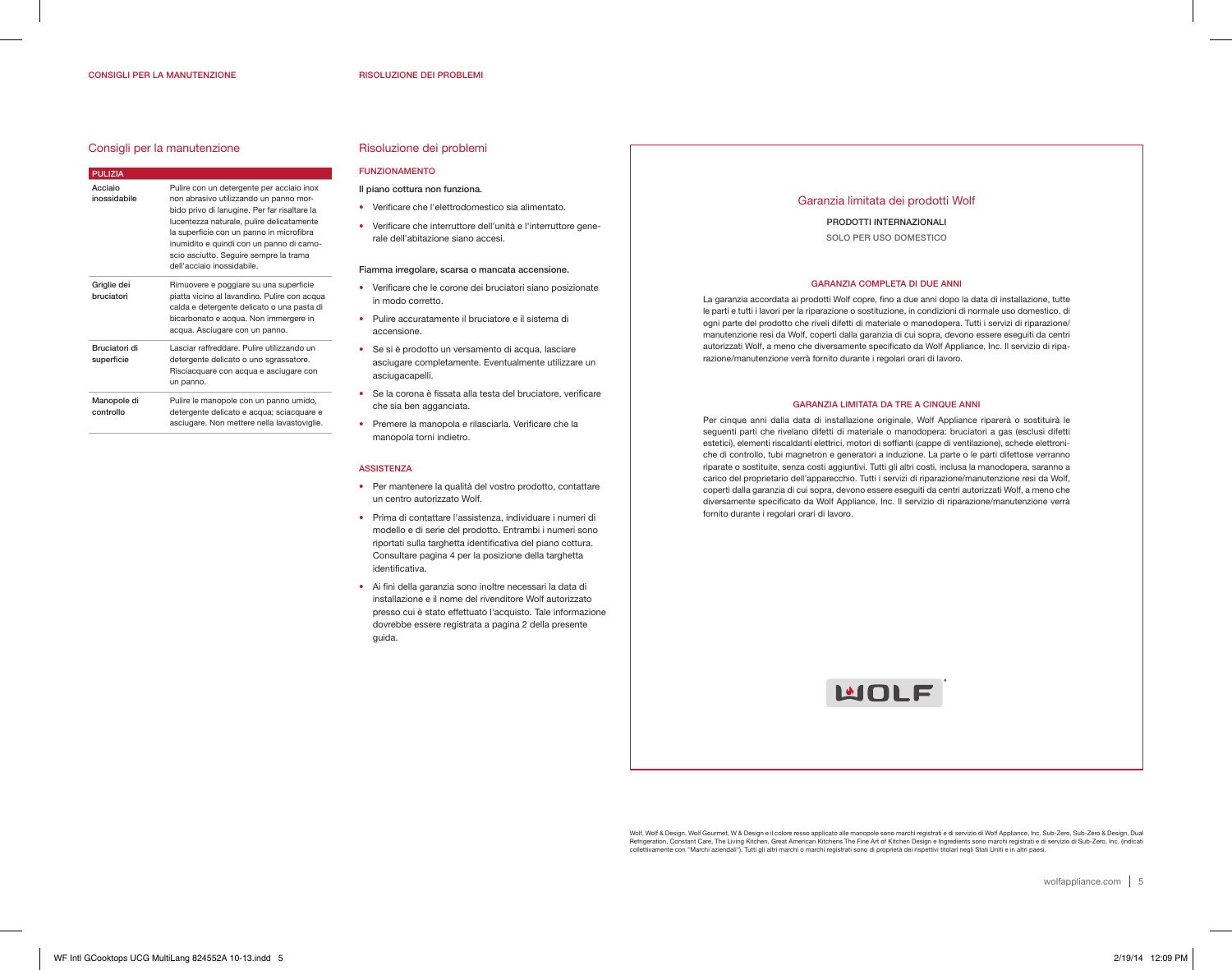#### GASKOCHMULDEN

#### Inhaltsverzeichnis

- 3 Sicherheitshinweise
- 4 Leistungsmerkmale der Gaskochmulden von Wolf
- 4 Bedienung der Kochmulde
- 5 Empfehlungen zur Pflege
- 5 Fehlersuche
- 5 Wolf-Garantie

#### Kundendienst

Modell und Seriennummer finden Sie auf der beiliegenden Produktregistrierungskarte. Beide Nummern sind auch auf dem Produkttypenschild aufgeführt. Die Typenschildposition ist auf Seite 4 angegeben. Für Garantiezwecke benötigen Sie außerdem das Datum der Installation und den Namen Ihres Wolf-Vertragshändlers. Zeichnen Sie die nachstehenden Informationen für zukünftige Nachschlagezwecke auf.

| <b>SERVICEINFORMATIONEN</b>       |  |
|-----------------------------------|--|
| Modellnummer                      |  |
| Seriennummer                      |  |
| Datum der Installation            |  |
| Name des zertifizierten Service   |  |
| Nummer des zertifizierten Service |  |
| Vertragshändler                   |  |
|                                   |  |
| Händlernummer                     |  |

#### Wichtiger Hinweis

Um eine möglichst sichere und effiziente Installation dieses Produkts zu gewährleisten, beachten Sie bitte die folgenden Arten hervorgehobener Informationen in der gesamten Anleitung:

WICHTIGER HINWEIS hebt Informationen hervor, die besonders wichtig sind.

VORSICHT ist ein Hinweis auf eine Situation, die bei Nichtbeachtung der Anweisungen zu geringfügigen Personenoder Sachschäden führen kann.

ACHTUNG weist auf eine Gefahr hin, die bei Nichtbeachtung der Anweisungen zu schweren Verletzungen oder zum Tod führen kann.

2 Deutsch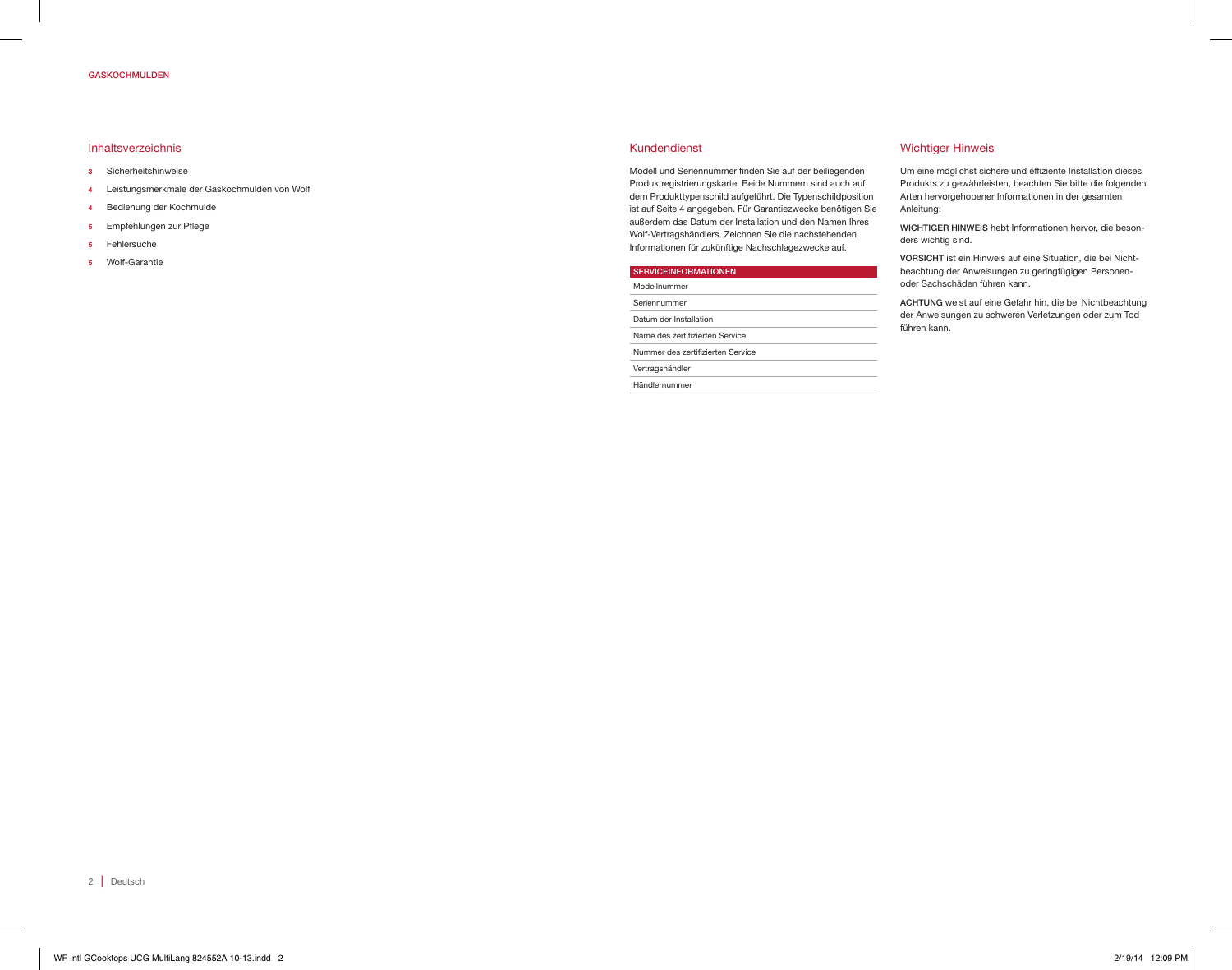## WICHTIGE ANWEISUNGEN

#### **A ACHTUNG**

Die Nichtbeachtung der Informationen in dieser Anleitung kann zu einem Brand oder einer Explosion und somit zu Sachschaden, Personenschaden oder zum Tod führen.

Bewahren Sie kein Benzin oder andere entzündliche Flüssigkeiten (auch Flüssigkeiten, die entzündliche Dämpfe entwickeln können) in der Nähe dieser Kochmulde oder anderer Geräte auf.

#### WAS BEI GASGERUCH ZU TUN IST:

- Keine Geräte einschalten.
- Keine elektrischen Schalter berühren.
- Keine Telefone innerhalb des Gebäudes benutzen.
- Vom Telefon Ihres Nachbarn umgehend das Gasversorgungsunternehmen anrufen. Den Anweisungen des Versorgungsunternehmens folgen.
- Wenn Sie das Gasversorgungsunternehmen nicht erreichen können, rufen Sie die Feuerwehr.

Dieses Gerät muss von einem qualifizierten Installierer oder einem Fachbetrieb ordnungsgemäß angeschlossen und gewartet und von einem qualifizierten Techniker geerdet werden.

## ALLGEMEINE SICHERHEITSHINWEISE

- Lesen Sie diese Bedienungsanleitung sorgfältig, bevor Sie dieses Gerät benutzen, um der Gefahr von Brand, Stromschlag oder Verletzungen vorzubeugen.
- Vor Wartungsarbeiten die Gaszufuhr unterbrechen, indem Sie das Gasabsperrventil schließen, und die Stromversorgung zum Gerät abschalten.
- Keine brennbaren Materialien in der Nähe des Geräts aufbewahren.
- Bei der Verwendung eines Gasherdes entwickeln sich Wärme und Feuchtigkeit in dem Raum, in dem er verwendet wird. Stellen Sie sicher, dass die Küche gut entlüftet ist; achten Sie darauf, dass natürliche Entlüftungsöffnungen offen bleiben oder installieren Sie einen mechanischen Entlüfter (mechanische Abzugshaube).
- Bei einer längeren intensiven Nutzung des Geräts wird eventuell eine zusätzliche Entlüftung oder eine effizientere Belüftung benötigt, beispielsweise durch Öffnen eines Fensters bzw. durch Erhöhen der Geschwindigkeit der mechanischen Entlüftung (falls vorhanden).
- Dieses Gerät kann von Kindern ab 8 Jahren und von Personen mit eingeschränkten physischen, sensorischen oder mentalen Fähigkeiten oder fehlenden Erfahrungen/Kenntnissen benutzt werden, wenn diese beaufsichtigt werden oder Anweisungen für die sichere Verwendung des Geräts erhalten haben und die damit zusammenhängenden Gefahren verstehen. Kinder dürfen mit dem Gerät nicht spielen. Reinigungs- und Wartungsarbeiten dürfen von Kindern nicht ohne Aufsicht durchgeführt werden.
- Die Brenner zur Sicherheit beim Kochen so regulieren, dass die Flamme nicht über den Topfboden hinaus brennt.
- Geeignete Kleidung tragen. Während der Verwendung dieses Geräts auf keinen Fall lose oder herabhängende Kleidung tragen.
- Beim Handhaben eines Topfes mit Fett bzw. beim Entsorgen von heißem Fett muss extrem vorsichtig vorgegangen werden.
- Immer trockene Ofenhandschuhe verwenden, um heißes Backgeschirr aus dem Gerät herauszunehmen. Nasse oder feuchte Topflappen können Dampfverbrennungen verursachen. Keine Handtücher oder dicke Lappen anstelle der Ofenhandschuhe benutzen.
- Nur die in dieser Anleitung aufgeführten Teile reinigen.
- Teile dieses Geräts dürfen nur dann repariert oder ersetzt werden, wenn dies in der beigefügten Dokumentation empfohlen wird.
- Der Luftstrom darf nicht blockiert werden, um eine korrekte Verbrennung und Abluft zu gewährleisten.
- Keine Aluminiumfolie verwenden, um den Herd ganz oder teilweise auszukleiden.
- Auf keinen Fall dieses Gerät zum Beheizen des Raums verwenden.
- Beim Benutzen dieses Geräts nicht die Roste, Brennerdeckel, Brennergehäuse oder andere Teile in der Nähe der Flamme berühren. Diese Teile können so heiß sein, dass sie Verbrennungen verursachen.
- Lassen Sie Kinder nie allein oder unbeaufsichtigt, wenn dieses Gerät verwendet wird. Kindern nie erlauben, sich auf das Gerät zu setzen oder zu stellen.
- Dinge, die für Kinder von Interesse sein können, nicht über oder hinter diesem Gerät aufbewahren, da diese sonst auf das Gerät klettern könnten, um sie zu erreichen, und sich möglicherweise verletzen.
- Brennendes Fett nicht mit Wasser löschen. Die Flamme ersticken oder eine Trockenchemikalie bzw. einen Löschschaum verwenden.
- Das eingeschaltete Gerät nie unbeaufsichtigt lassen. Überlaufende Flüssigkeiten und Fette können Rauch erzeugen oder sich entzünden.
- Keine ungeöffneten Lebensmittelbehälter wie beispielsweise Babynahrung und Dosen erhitzen. Der aufgestaute Druck kann zum Bersten des Behälters und zu Verletzungen führen.
- Keine brennbaren Materialien in der Nähe von Brennern aufbewahren und kein Fett bzw. keine anderen brennbaren Stoffe auf diesem Gerät ansammeln lassen.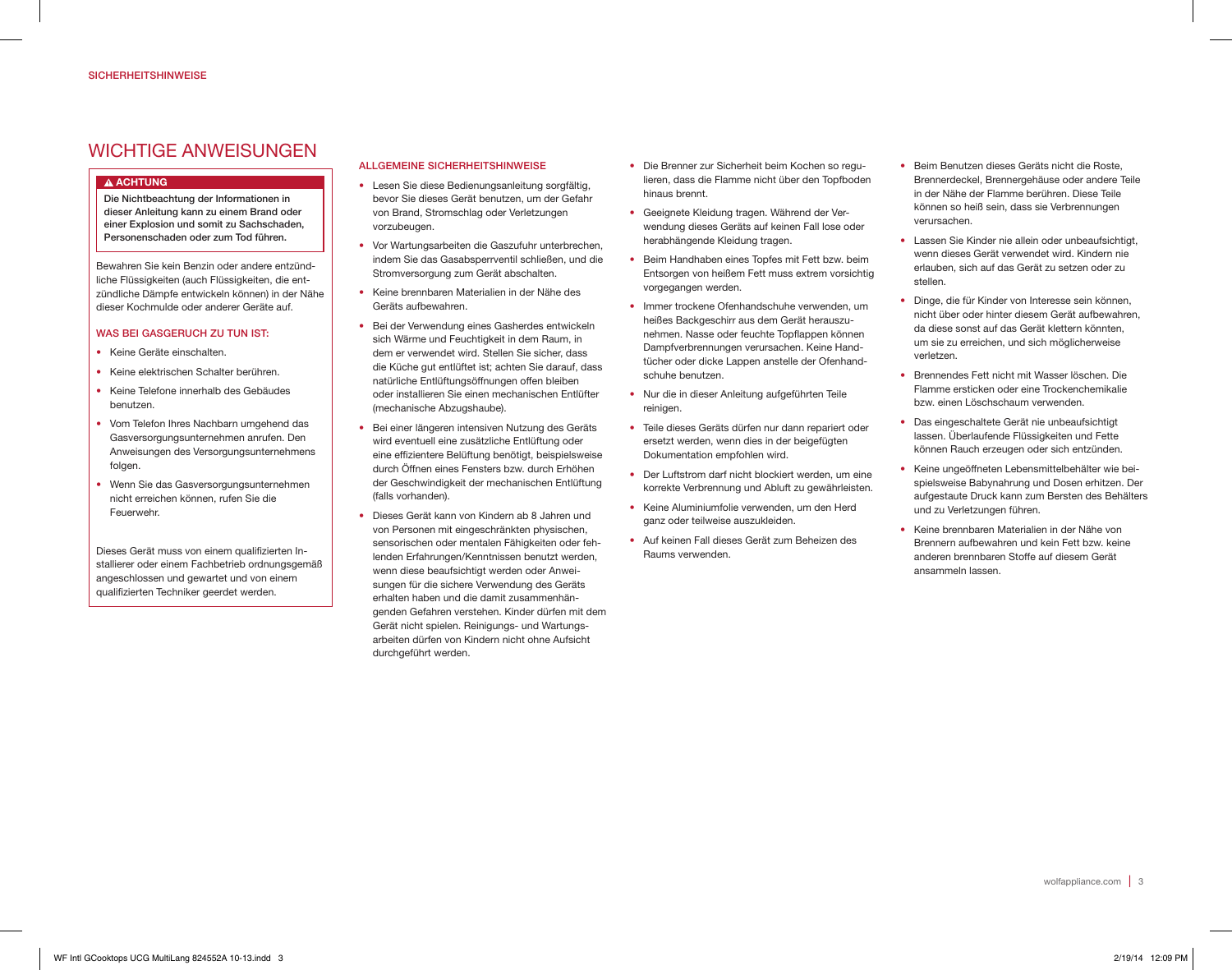#### BEDIENUNG DER KOCHMULDE

#### Leistungsmerkmale der Gaskochmulde

| <b>LEISTUNGSMERKMAL</b> |                                                     |  |
|-------------------------|-----------------------------------------------------|--|
|                         | Typenschild des Produkts (Unterseite der Kochmulde) |  |
| 2                       | Schaltknebel                                        |  |
| з                       | Oberflächenbrenner (groß)                           |  |
|                         | <b>Brennerrost</b>                                  |  |
| 5                       | Brennerwanne                                        |  |
|                         |                                                     |  |

| <b>BRENNERNENNLEISTUNG</b> | kW          |
|----------------------------|-------------|
| 762-mm-GASKOCHMULDE        | <b>HOCH</b> |
| Groß                       | 5.3         |
| Mittel                     | 3.5         |
| (2) Klein                  | 2.7         |
| 914-mm-GASKOCHMULDE        | <b>HOCH</b> |
| Groß                       | 5.3         |
| Mittel                     | 3,5         |
| (3) Klein                  | 2.7         |

#### Erste Schritte

Sie können es sicher kaum abwarten, mit dem Kochen zu beginnen. Nehmen Sie sich aber dennoch die Zeit, um diese Bedienungs- und Pflegeanleitung zu lesen. Unabhängig davon, ob Sie nur gelegentlich kochen oder ein erfahrener Koch sind, sollten Sie sich mit sicheren Arbeitspraktiken, den besonderen Merkmalen sowie unseren Empfehlungen für die Bedienung und Pflege Ihrer Gaskochmulde von Wolf vertraut machen.

- Um sicherzustellen, dass alle Ölrückstände vom Herstellungsprozess entfernt werden, die Kochmulde vor der Verwendung gründlich mit heißem Wasser und einem milden Spülmittel reinigen. Anschließend mit einem weichen Tuch abwischen und trocknen. Siehe Empfehlungen für die Pflege auf Seite 5.
- Überprüfen Sie, ob die Komponenten des Oberflächenbrenners richtig zusammengebaut sind.

## **Sabbatmodus**

Dieses Gerät ist von Star-K zertifiziert und entspricht den strengen religiösen Vorschriften im Zusammenhang mit spezifischen Anweisungen, die unter www.star-k.org zu

#### Bedienung der Kochmulde

#### OBERFLÄCHENBRENNER

Zum Anzünden eines Brenners wird der entsprechende Schaltknebel gedrückt und gegen den Uhrzeigersinn auf gedreht. Die Zündvorrichtung beginnt zu klicken, bis der Brenner angezündet ist. Nach dem Anzünden wird der Schaltknebel weiter gegen den Uhrzeigersinn auf die gewünschte Einstellung gedreht. Jeder Brenner ist mit einer elektronischen Neuzündung ausgestattet, die den Brenner bei versehentlichem Löschen der Flamme erneut anzündet.

Zur Auswahl einer Köcheleinstellung den Schaltknebel bis zum Anschlag auf die niedrigste Einstellung drehen. Drücken und weiter gegen den Uhrzeigersinn drehen. Die Flamme erreicht die zweite Stufe auf dem Brennerdeckel. Den Schaltknebel weiter auf die gewünschte Köcheleinstellung drehen.

#### **A VORSICHT**

Lassen Sie keine Töpfe auf einer hohen Einstellung, wenn Sie nicht im Raum sind. Seien Sie vorsichtig, wenn Sie Speisen in Fett oder Öl frittieren; es kann so heiß werden, dass es sich entzündet.

#### **A VORSICHT**

Keine Töpfe verwenden, die über den Rahmen der Kochmulde hinaus ragen. Unter dem Topf kann sich Hitze aufstauen, die zu Schäden führen kann.

#### **SCHALTKNEBEL**

Bei 914-mm-Modellen sind die Schaltknebel so angeordnet, dass ihre Position den jeweiligen Oberflächenbrennern entspricht. Bei 762-mm-Modellen gibt ein Diagramm über jedem Schaltknebel an, welcher Oberflächenbrenner von ihm reguliert wird.



762-mm-Gaskochmulde (Modell ICBCG304T/S).



914-mm-Gaskochmulde (Modell ICBCG365P/S).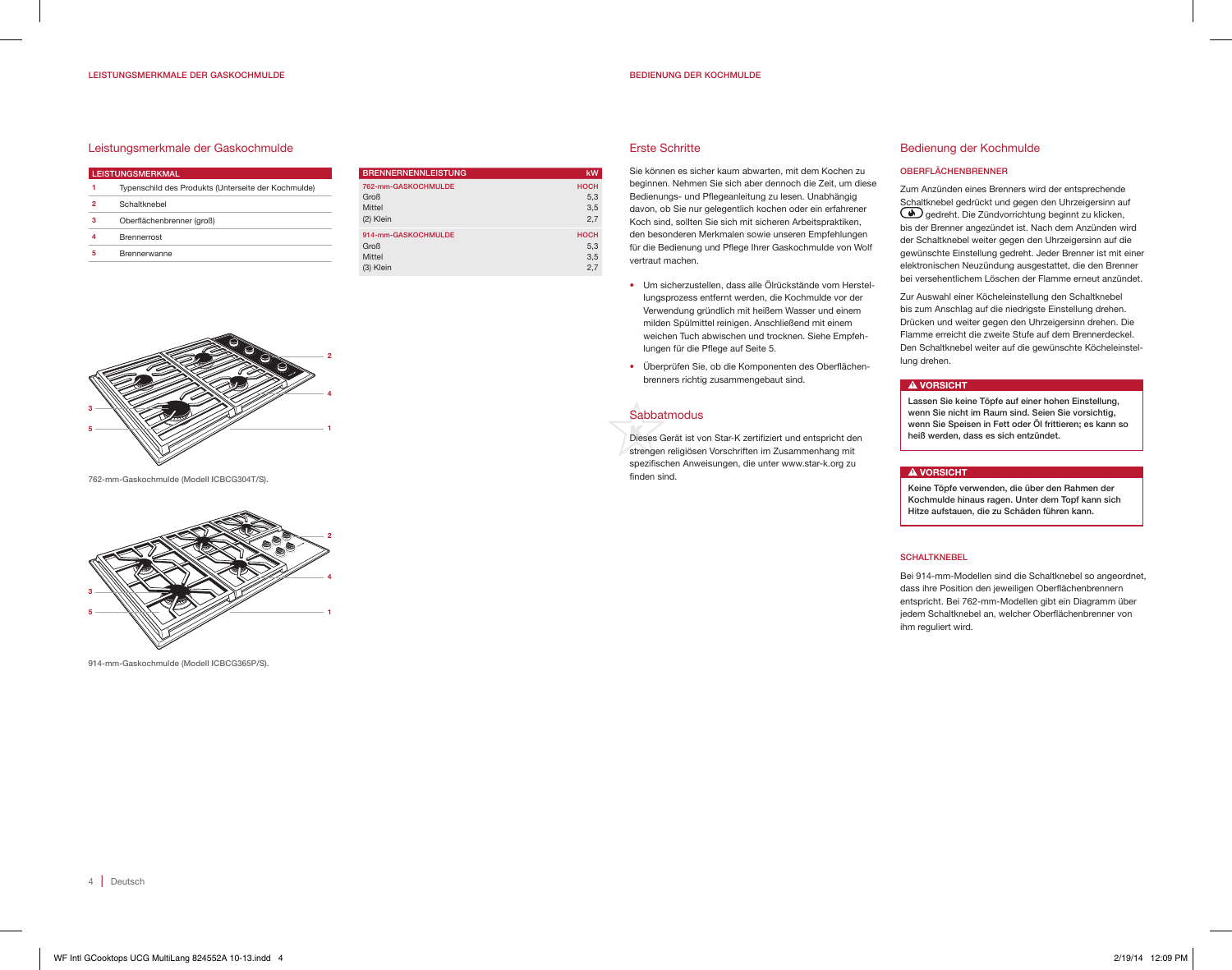#### Empfehlungen zur Pflege

| <b>REINIGUNG</b>       |                                                                                                                                                                                                                                                                                                                                                     |
|------------------------|-----------------------------------------------------------------------------------------------------------------------------------------------------------------------------------------------------------------------------------------------------------------------------------------------------------------------------------------------------|
| <b>Fdelstahl</b>       | Einen nicht scheuernden Edelstahlreiniger<br>verwenden und mit einem weichen, fus-<br>selfreien Tuch auftragen. Einen natürlichen<br>Glanz erzielen Sie, indem Sie die Ober-<br>fläche mit einem feuchten Mikrofasertuch,<br>dann mit einem trockenen Polierleder leicht<br>abwischen. Stets in Richtung der Mase-<br>rung des Edelstahls arbeiten. |
| <b>Brennerroste</b>    | Entfernen und auf eine ebene Fläche in der<br>Nähe des Spülbeckens legen. Mit heißem<br>Wasser und mildem Reiniger, Paste aus<br>Natriumbikarbonat und Wasser reinigen.<br>Nicht in Wasser tauchen. Mit einem Hand-<br>tuch trocknen.                                                                                                               |
| Kochmulden-<br>hrenner | Abkühlen lassen Mit einem milden<br>Spülmittel oder einem Entfettungsspray<br>reinigen. Mit Wasser abspülen und mit<br>Handtüchern trocknen.                                                                                                                                                                                                        |
| Schaltknebel           | Mit einem feuchten Tuch und einem milden<br>Spülmittel oder einem Entfettungsspray<br>abwischen; abspülen und trocknen. Nicht<br>in der Spülmaschine reinigen.                                                                                                                                                                                      |

## **Fehlersuche**

## **BEDIENLING**

## Die Kochmulde funktioniert nicht.

- Sicherstellen, dass der Strom eingeschaltet ist.
- Sicherstellen, dass die Stromzufuhr zum Gerät und der Schutzschalter im Haus eingeschaltet sind.

#### Unregelmäßige Flamme, schlechte Zündung oder keine Zündung.

- Sicherstellen, dass die Brennerdeckel richtig positioniert sind.
- Brenner und Zündvorrichtung richtig reinigen.
- Wenn vor kurzem Wasser verschüttet wurde, muss man den Bereich vollständig trocknen lassen. Nach Wunsch dazu einen Föhn verwenden.
- Wenn die Brennerkappe am Brennerkopf befestigt ist, diese auf festen Sitz prüfen.
- Den Schaltknebel eindrücken, dann loslassen. Sicherstellen, dass der Schaltknebel zurückspringt.

#### **SERVICE**

- Halten Sie die in Ihr Produkt integrierte Qualität aufrecht, indem Sie sich an ein zugelassenes Wolf-Kundendienstzentrum wenden.
- Wenn Sie sich mit dem Kundendienst in Verbindung setzen, benötigen Sie die Modell- und Seriennummern Ihres Produkts. Beide Nummern sind auf dem Produkttypenschild aufgeführt. Die Typenschildposition ist auf Seite 4 angegeben.
- Für Garantiezwecke benötigen Sie außerdem das Datum der Installation und den Namen Ihres Wolf-Vertragshändlers. Diese Informationen sollten auf Seite 2 dieser Anleitung aufgezeichnet werden.

#### Eingeschränkte Garantie für Produkte von Wolf

INTERNATIONALE PRODUKTE NICHT ZUR GEWERBLICHEN VERWENDUNG

#### VOLLSTÄNDIGE ZWEIJAHRESGARANTIE

Ab dem Datum der ersten Installation deckt Ihre Produktgarantie von Wolf Appliance für die Dauer von zwei Jahren alle Teile und Lohnkosten für die Reparatur oder den Austausch von Teilen des Produktes ab, an dem bei normalem, nicht-gewerblichem Gebrauch Material- oder Verarbeitungsmängel festgestellt wurden. Alle von Wolf Appliance im Rahmen der vorstehenden Garantie erbrachten Leistungen müssen, wenn von Wolf Appliance, Inc. nicht anderweitig festgelegt, von einem zugelassenen Wolf-Kundendienstzentrum erbracht werden. Die Leistungen werden zu den normalen Geschäftszeiten erbracht.

#### EINGESCHRÄNKTE GARANTIE VOM DRITTEN BIS ZUM FÜNFTEN JAHR

Ab dem Datum der ersten Installation repariert oder ersetzt Wolf Appliance bis zum fünften Jahr die folgenden Teile, bei welchen Material- oder Verarbeitungsmängel festgestellt wurden: Gasbrenner (außer äußerlichen Fehlern), elektrische Heizelemente, Gebläsemotoren (Dunstabzugshauben), elektronische Bedienfelder, Mikrowellenröhren und Induktionsgeneratoren. Das Teil/die Teile wird/werden kostenlos repariert oder ersetzt, wobei der Eigentümer alle anderen Kosten einschließlich Lohnkosten trägt. Alle von Wolf Appliance im Rahmen der vorstehenden Garantie erbrachten Leistungen müssen, wenn von Wolf Appliance, Inc. nicht anderweitig festgelegt, von einem zugelassenen Wolf-Kundendienstzentrum erbracht werden. Die Leistungen werden zu den normalen Geschäftszeiten erbracht.



Wolf, Wolf & Design, Wolf Gourmet, W & Design und die auf Schaltknebel aufgebrachte Farbe Rot sind eingetragene Marken und Servicemarken der Wolf Appliance, Inc. Sub-Zero, Sub-Zero & Design, Dual Refrigeration, Constant Care, The Living Kitchen, Great American Kitchens, The Fine Art of Kitchen Design und Ingredients sind eingetragene Marken und<br>Servicemarken der Sub-Zero, Inc. (zusammen die Staaten und anderen Ländern.